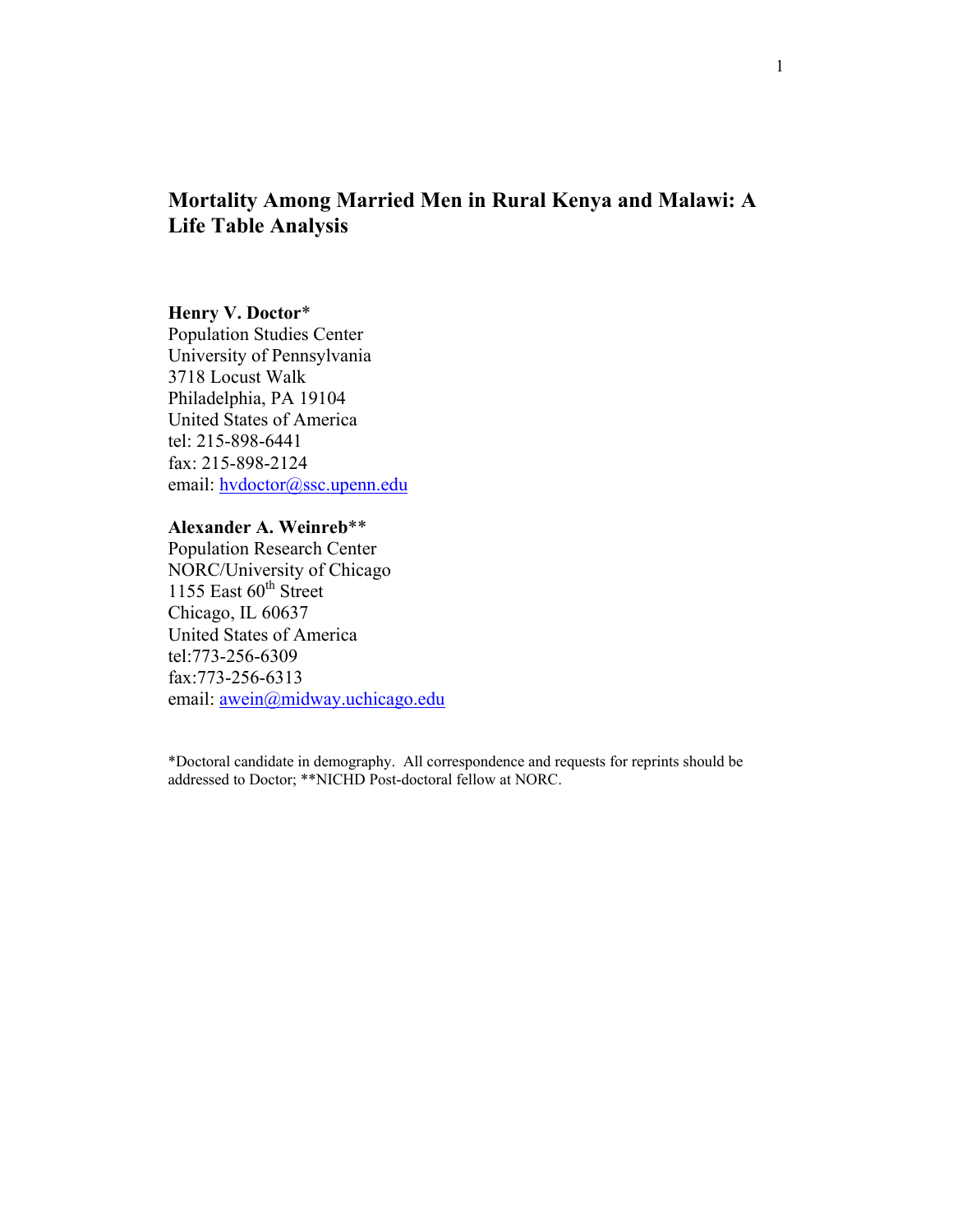## **Mortality Among Married Men in Rural Kenya and Malawi: A Life Table Analysis**

### **Abstract**

Data from prospective mortality studies are used to estimate the annual probability of dying among currently married men (20-59) in rural populations with high and moderate HIV prevalence in, respectively, Nyanza Province, Kenya, and in three areas of Malawi. The observed annual probability of dying for males interviewed in an initial wave of each study and then reported as deceased in follow-up interviews is 0.031 in Nyanza and 0.016 in Malawi. Compared to life table estimates for equivalent age groups generated from Kenya's 1989 census and Malawi's 1987 census, these results represent a 3-fold increase over 1980s census levels. These changes have reduced life expectancy at age 20 by about 14 years in Nyanza and 7 years in Malawi. Observed mortality is consistent with a younger age of HIV infection in Nyanza. Sample characteristics suggest that these levels underestimate the total effect of AIDS on mortality.

**Keywords**: mortality, life expectancy, prospective studies, Kenya, Malawi, Africa South of the Sahara.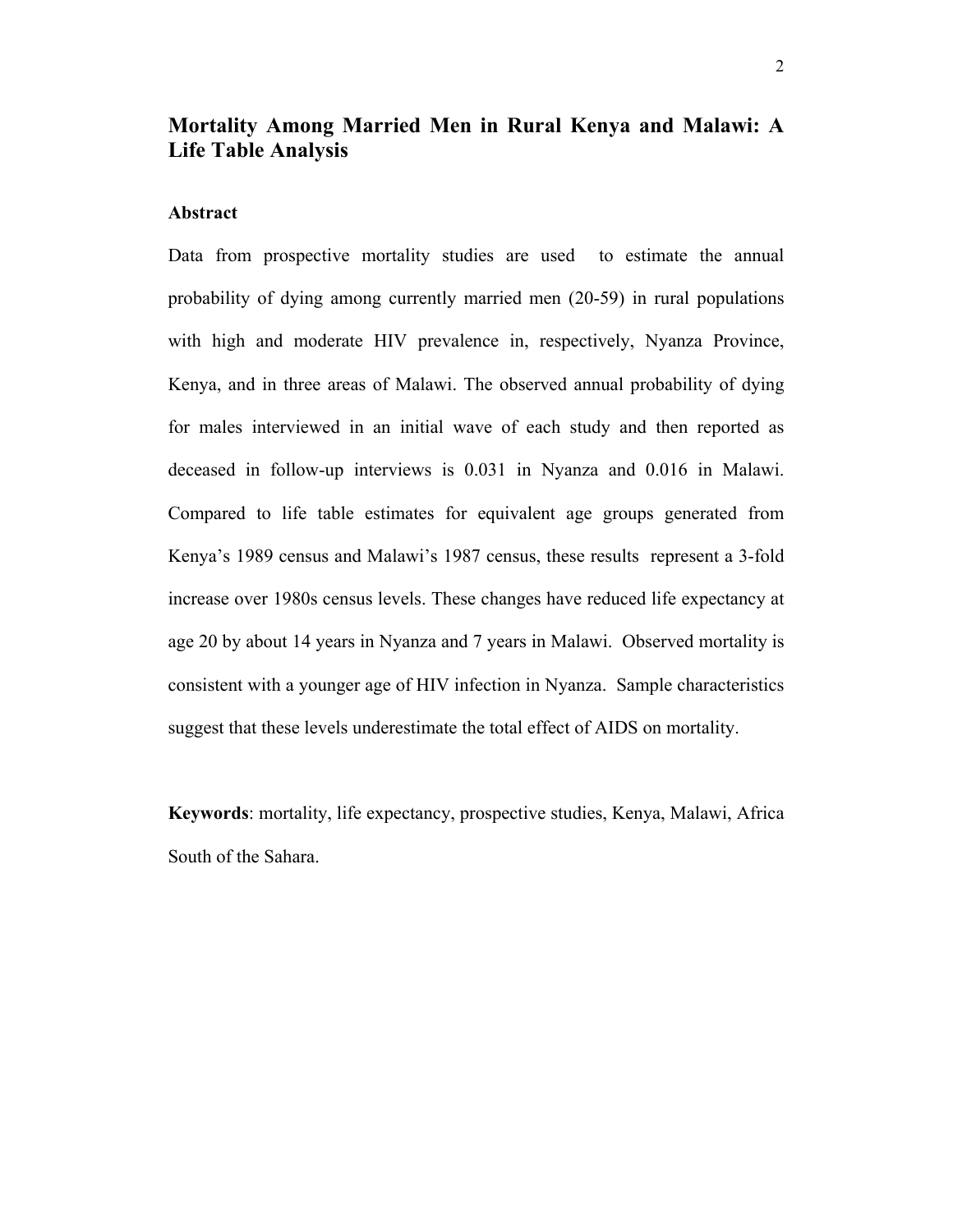#### **Introduction**

This article uses prospective mortality data from the late 1990s to describe recent changes in the level of adult mortality in rural areas of South Nyanza District, Kenya, and Balaka, Mchinji, and Rumphi Districts in Malawi. Relative to other sub-Saharan African areas, these have very high (Nyanza) and moderately high (the Malawian districts) HIV prevalence. Exploring recent changes in mortality in these areas allows us to identify whether the specific characteristics of AIDSrelated mortality observed in other high HIV/AIDS areas of sub-Saharan Africa are also apparent in these cases. These specific characteristics refer to both the magnitude of the increase in the level of mortality relative to the pre-AIDS period, and to its apparent distortion of normal age-specific patterns (Gregson, Anderson, Ndhlovu, *et al* 1997; Feeney 2001).

 Nyanza Province has had the highest overall mortality in Kenya for at least a few decades (Ewbank, Henin, and Kekovole 1986) [1]. Province-specific model life tables derived from the 1989 Kenya census, for example, have shown that, as of the 1980s, the period whose mortality these schedules reflect, life expectancy at birth  $(e_0)$  in Kenya varied from a high of 69.1 years in Central Province to a low of 47.0 years in Nyanza Province (Kenya Central Bureau of Statistics 1996). About half of this difference (47%) in  $e_0$  was due to variation in mortality beyond age 15, leading to estimated life expectancy at age 15  $(e_{15})$  of 58.1 and 47.7 years for Central and Nyanza Provinces respectively.

 While these regional differences in life expectancy predate the impact of AIDS, AIDS appears to be exacerbating them. For while Kenya's HIV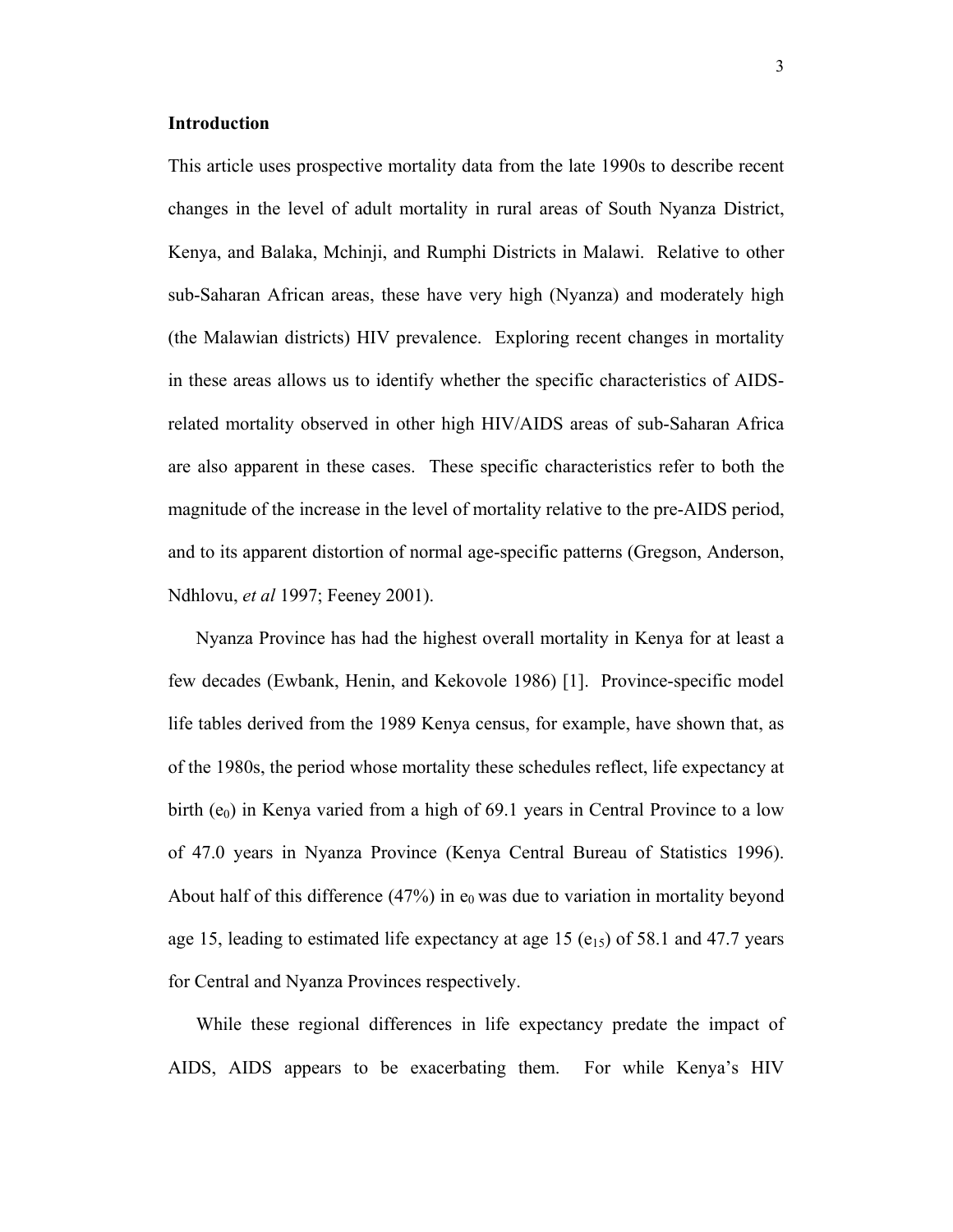prevalence among all adults is currently estimated at 13.9 percent, slightly lower than in many other countries in the east and southern Africa AIDS-belt, this national estimate disguises the fact that Kenya's HIV/AIDS burden is borne more heavily in western areas of the country, specifically in Nyanza and Western Provinces, than in the other areas (from west to east, the other provinces are Rift Valley, Central, North Eastern, Eastern, and Coast – (UNAIDS 2000). Surveillance sites in Kisumu, for example, the fourth largest city in the country, and the main city in Nyanza Province and in western Kenya as a whole, have estimated HIV prevalence among pregnant women for the years 1994, 1995, and 1997 (the latest years for which data are available), at 30.4, 27.3, and 34.9 percent. A seroprevalence survey of women aged 15-49 in Kisumu conducted as part of the UNAIDS "multicentre study on HIV in sub-Saharan Africa" in 1998 (Buvé, Caraël, Hayes, *et al* 2001), found similar levels of 30.1 percent positivity (including 23.0 percent among women aged 15-19). They also found an extremely high prevalence among Kisumu women of both Herpes simplex virus type-2 (HSV-2) and trichomoniasis – 68.0 and 29.3 percent prevalence, respectively (Weiss, Buvé, Robinson, *et al* 2001; Buvé, Weiss, Laga, *et al* 2001). Both of these, of course, are highly correlated at the individual level with HIV status, but they also indicate the relative lack of health care.

 Life expectancy at birth in Malawi has traditionally been even lower than in Nyanza Province. An analysis of the last three rounds of census data reveal that it increased from 41 in 1977 to 48 in 1987, but then, with the impact of AIDS, had fallen to about 39 in 1998 (Doctor 2001). This reduction appears to be wholly the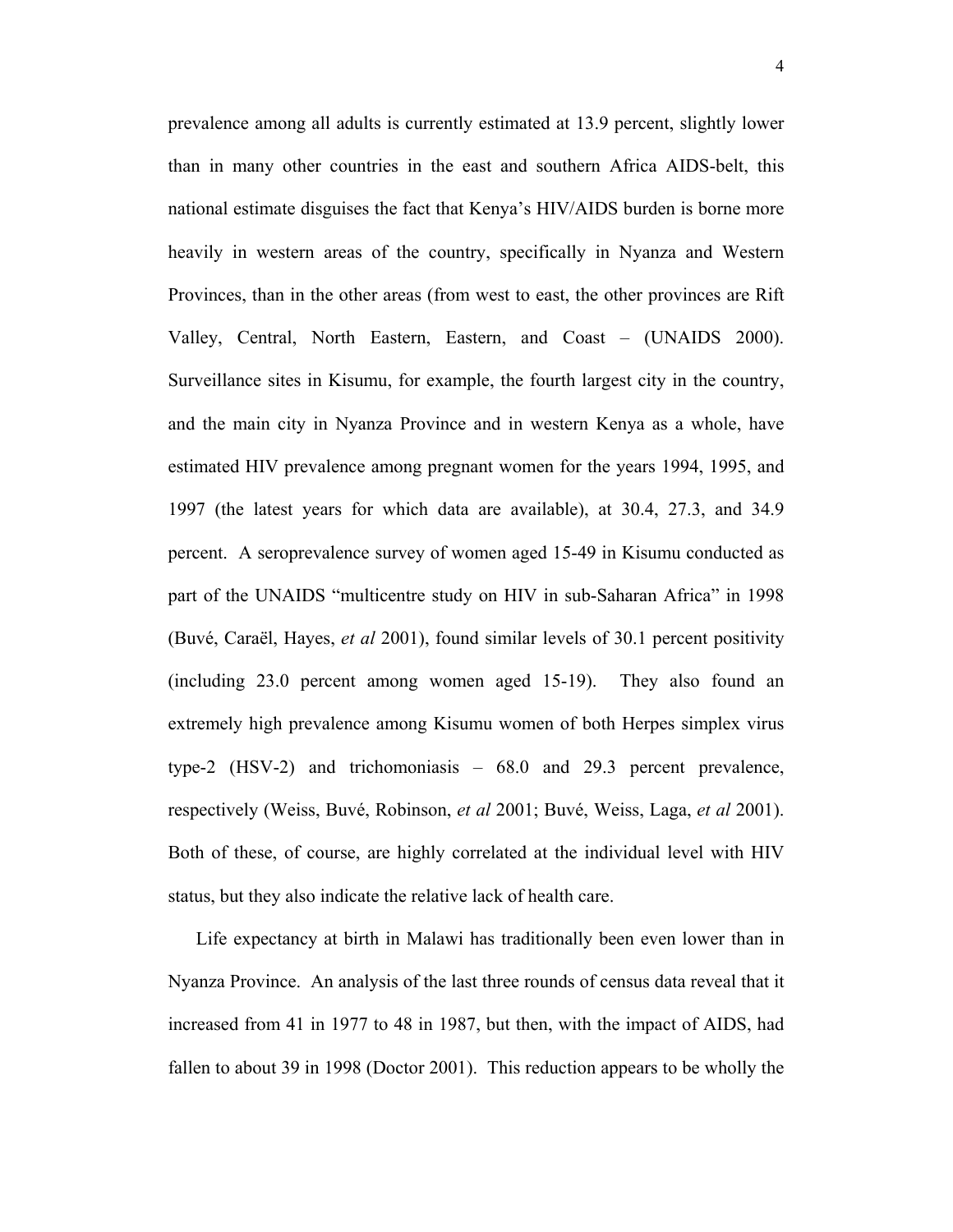result of increasing adult mortality, since child (under-five) mortality declined from 234 deaths per 1000 live births in 1992 to 189 deaths per 1000 live births in 2000 (National Statistical Office [Malawi] and ORC Macro 2001). Indeed, the 1988 census places male life expectancy at age 15  $(e_{15})$  in Malawi at 46.7 (signaling equivalent levels of adult mortality to those observed in Nyanza).

 Regional variation in HIV is less pronounced in Malawi. Although sentinel surveillance of pregnant women indicates that HIV prevalence tends to be highest in Southern region and lowest in Northern region, these differences appear to be relatively small in comparison to the regional variation in Kenya. For example, 1998 rates for southern urban areas Blantyre, Mulanje and Mangochi are, respectively, 30.4, 25.2 and 19.4 percent, and for northern urban areas Mzuzu, Nkhata Bay and Rumphi are, respectively, 18.5, 25.0, and 12.5 percent (UNAIDS 2000). Region-specific data from the either the 1987 or 1998 census have not been released so it is not possible to link these indicators to actual measures of mortality.

 In both Kenya and Malawi, there appear to be several reasons for the existence and, in the latter, relatively modest level of regional variation. Both Nyanza and Malawi's Southern region are on major overland trade routes. The lack of employment prospects in rural areas has created a "culture of migration," pushing large numbers of young men (and increasingly women) to cities, to large commercial farms, or abroad. These migration norms are particularly strong in Nyanza and in Malawi's Northern region. In addition, traditional practices such as the Kenyan Luo's lack of circumcision and relatively strong adherence to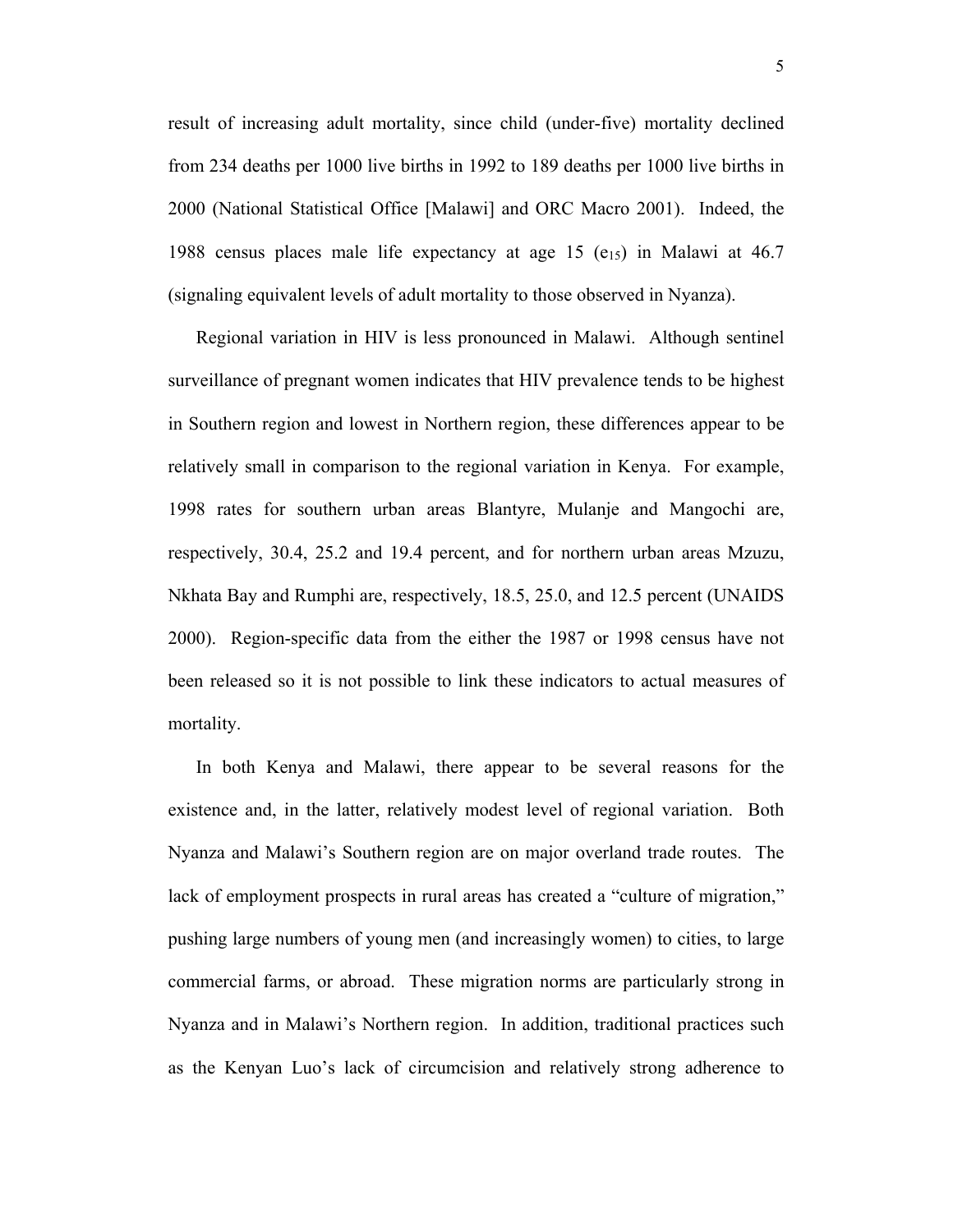levirate marriage, and initiation rites among the Malawian Yao and Lomwe that are said to encourage premarital sex, have been blamed for relatively high HIV/AIDS in Nyanza and in Malawi's Southern region (Zulu 1996; Bracher, Santow, and Watkins 2002; Luke 2002). Finally, regional differences in the availability of healthcare, especially in Kenya, may also be a factor. Nyanza, in particular, has the lowest number of doctors per capita in Kenya and is relatively impoverished with respect to a number of development characteristics (Weinreb 2001a, 2001b). The relative lack of regional differences in child mortality and its covariates point to much lower levels of regional inequality in Malawi (Macro International 2002).

#### **Methods**

We use prospective mortality data from a sample of rural, married residents, traditionally considered a relatively "low-risk" group with respect to HIV infection. Data of this type have been used in several analyses of AIDS-related mortality in other areas of sub-Saharan Africa (Gregson, Anderson, Ndhlovu, *et al*  1997; Todd, Balira, Grosskurth, *et al* 1997; Tollman, Kathleen, Michel, *et al* 1999; Urassa, Boerma, Isingo, *et al* 2001).

 The data were generated in longitudinal social networks projects in Nyanza Province and in the three main regions in Malawi. In both, the target sample was rural ever-married women and their husbands. The Kenyan data were collected in three rounds in South Nyanza District, the largest district in Nyanza Province, and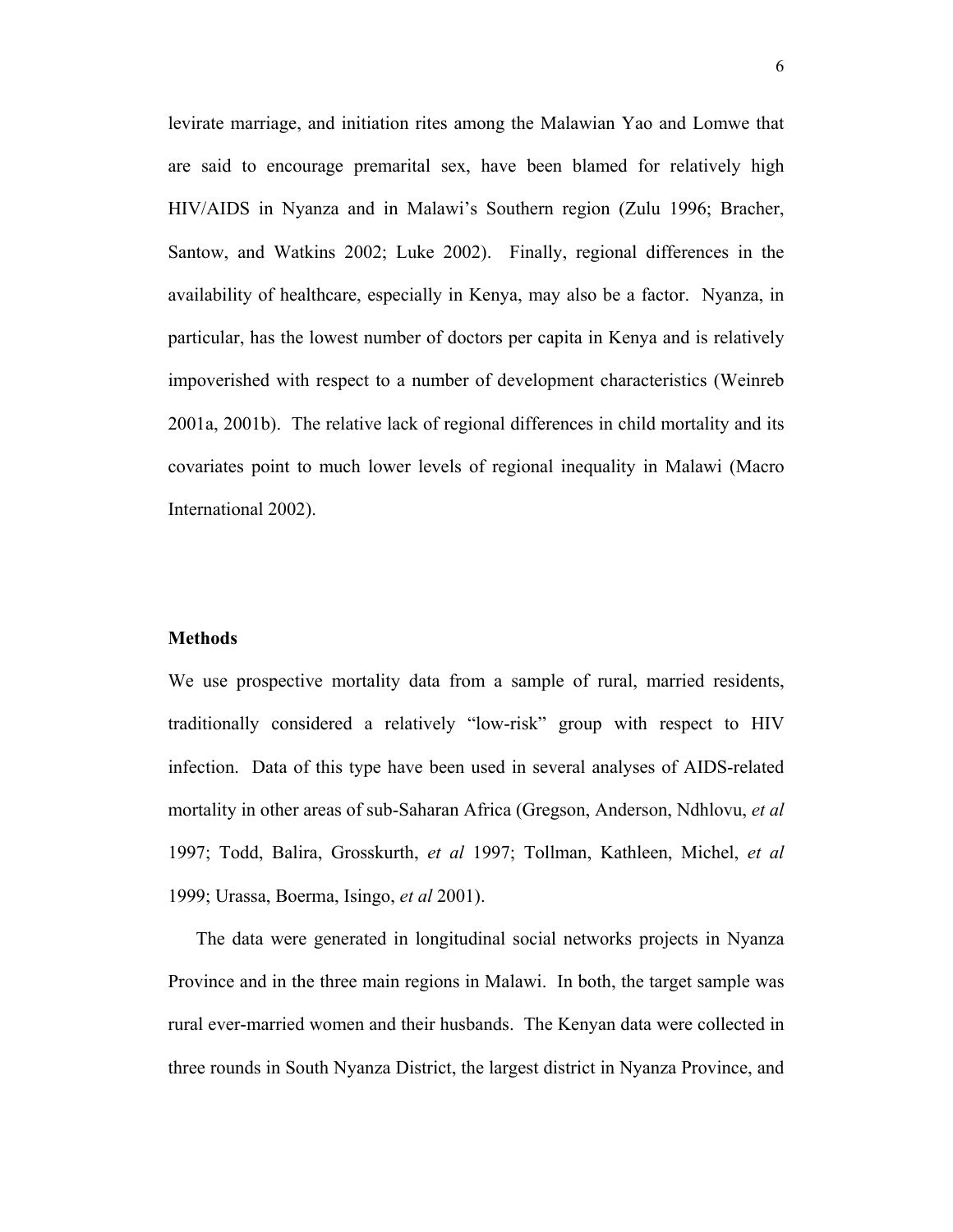cover a five-year period [2]. The Malawian data thus far include the collection of two rounds of data over a 3 year period (additional rounds are scheduled for 2003 and 2005).

 In the Nyanza data, villages were randomly selected in four "sublocations," one of the lowest rungs on the Kenyan administrative ladder. All married women and their husbands in those villages were interviewed. The first wave of data (Nyanza-1) was collected between November 1994 and January 1995, an intermediate round (Nyanza-2) was fielded exactly two years later, and a third wave (Nyanza-3) was conducted between January and March, 2000. On average over the four sites, 62 months separated Nyanza-1 and Nyanza-3. In Malawi, "traditional authorities" (TA) were selected (TAs are one of the lowest rungs on the Malawian administrative ladder), villages within these were randomly sampled, and then a sample of eligible women and their husbands was drawn. The first wave of data (Malawi-1) were collected in summer 1998, and the second round (Malawi-2) exactly 3 years later.

 The mortality data used in this analysis represent mortality-induced survey attrition over that Nyanza-1 to Nyanza-3 and Malawi-1 to Malawi-2 period. Only men's data are considered in this paper. Data on female mortality are less reliable for two reasons, both of which stem from the norms of patrilocal postmarital residence. First, other than in our southern Malawi sites, which are dominated by the matrilocal Yao and Lomwe, women tend to leave the area in cases of separation or divorce. Where separation or divorce results from a disclosure of HIV+ status or the emergence of full-blown AIDS, we are therefore likely to miss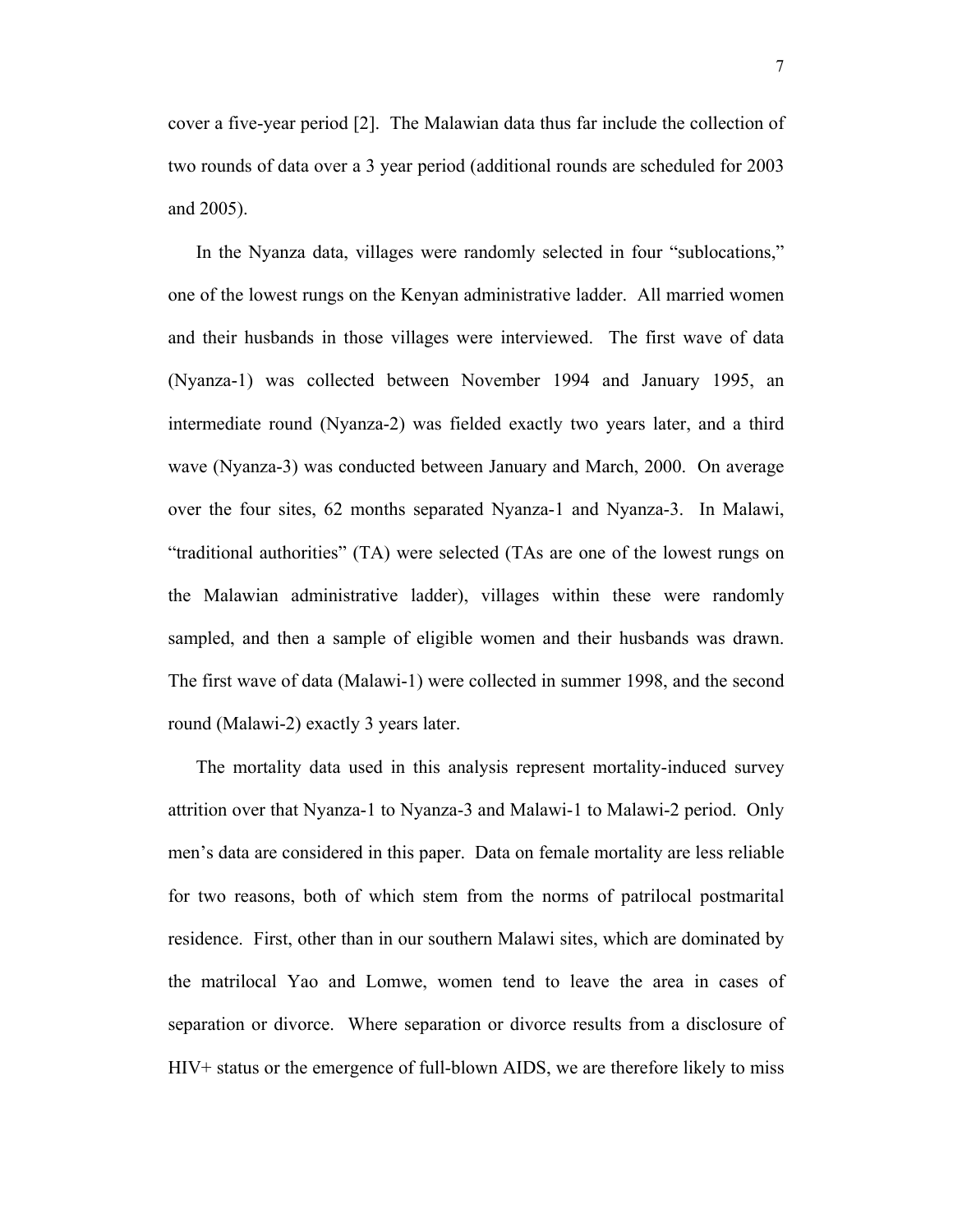women's deaths. Second, where marriages end because of the husband's death, women often return to their natal homes, especially where insufficient bridewealth has been paid (where sufficient bridewealth was paid they can be "inherited" among the Luo [Luke 2002]).

 Over the 5 year period in the Nyanza data, 133 out of a total sample of 941 men are reported to have died (14.1 percent). Because the sample list included all *de jure* residents of the selected villages, and there are high levels of sex-selective labor migration out of Nyanza, data were collected from 818 of these individuals in either Nyanza-1 or Nyanza-2 (490 interviewed in both Nyanza-1 and Nyanza-2, 253 only in Nyanza-1, and 75 only in Nyanza-2), representing a cumulative 87 percent response rate. Among these 818 men, there were 109 deaths (13.3 percent). For the life table analysis used in this paper, however, the sample is limited to (a) the 674 men who reported their age as between 20 and 59 and (b) to the 98 deaths that occurred in the 60 month period between January 1995 and December 1999 (thereby eliminating the deaths of 3 respondents reported to have died while Nyanza-3 was in the field in early 2000).

 Similar restrictions are imposed on the Malawi data. Of the total sample of 1,521 husbands, 1,066 were interviewed in Malawi-1 (70 percent response rate). Of these, 1,023 were aged 20-59, and 50 of these died over the 3 years.

 These reported deaths appear to reflect real mortality. The best indicator of this is that out of the 45 deaths reported to have occurred between Nyanza-1 and Nyanza-2, only one was revealed to be a "resurrection" in the subsequent Nyanza-3 round, even though attempts were made to locate all respondents, including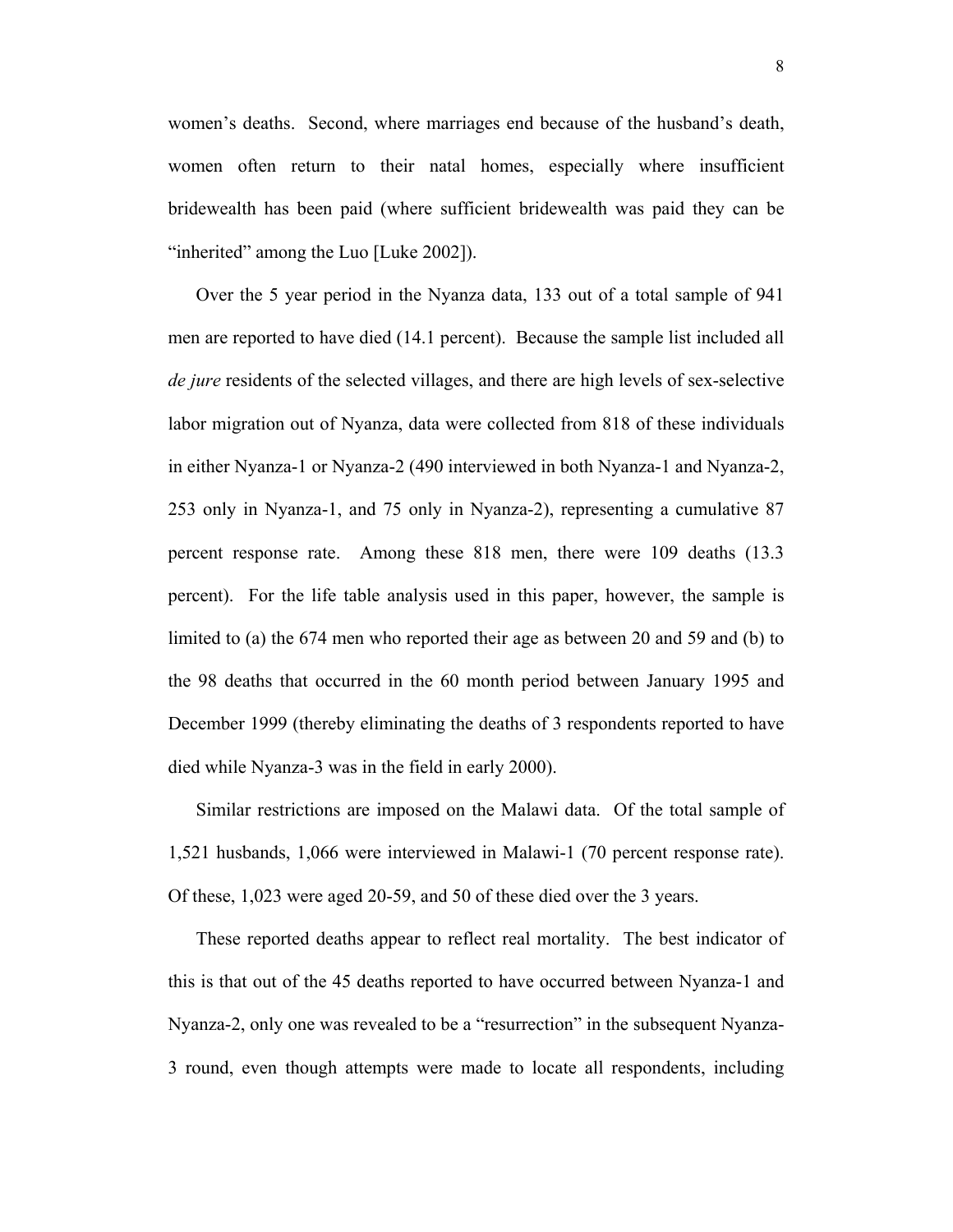those reported as deceased in Nyanza-2. Similarly, the 12 male deaths reported in a partial follow-up of the original 1998 Malawi sample in 1999 were confirmed as deceased in 2001 [3].

 Nor do problems with age-reporting, to which mortality data are sensitive, appear to affect the life table analysis since there is no evidence of systematic bias beyond the individual level in the Nyanza data, and only minimal bias in the Malawi data. Specifically, the average ages of the 490 men interviewed in both Nyanza-1 and Nyanza-2 are 2.02 years apart (40.3 and 42.3 respectively). Similarly, the average ages of the 829 men interviewed in both rounds of the Malawi sample are 3.3 years apart (37.1 and 40.4 respectively).

 Standard life table calculations were used to produce mortality estimates (Preston, Heuveline, Guillot 2001). The basic steps were as follows. First, a 5 year age-specific mortality rate  $m<sub>x</sub>$  was calculated for those who were initially interviewed in Nyanza-1, and a 3-year rate for those initially interviewed in Nyanza-2 or in Malawi-1. These were then (i) transformed into annual probabilities of dying  $q_x$  within 10-year age groups, and (ii) combined into a single annual probability using a person-years factor that weighted the relative contribution of the two sets of respondents (i.e., to take into account the fact that those initially interviewed in Nyanza-1 had up to 5 person-years of observation, and those initially interviewed in Nyanza-2 or Malawi-1 had only 3 years – the method is described in Appendix 1). In order to assess the statistical generalizability of the observed mortality rates, 95 percent confidence intervals were specified around the observed number of deaths allowing for the estimation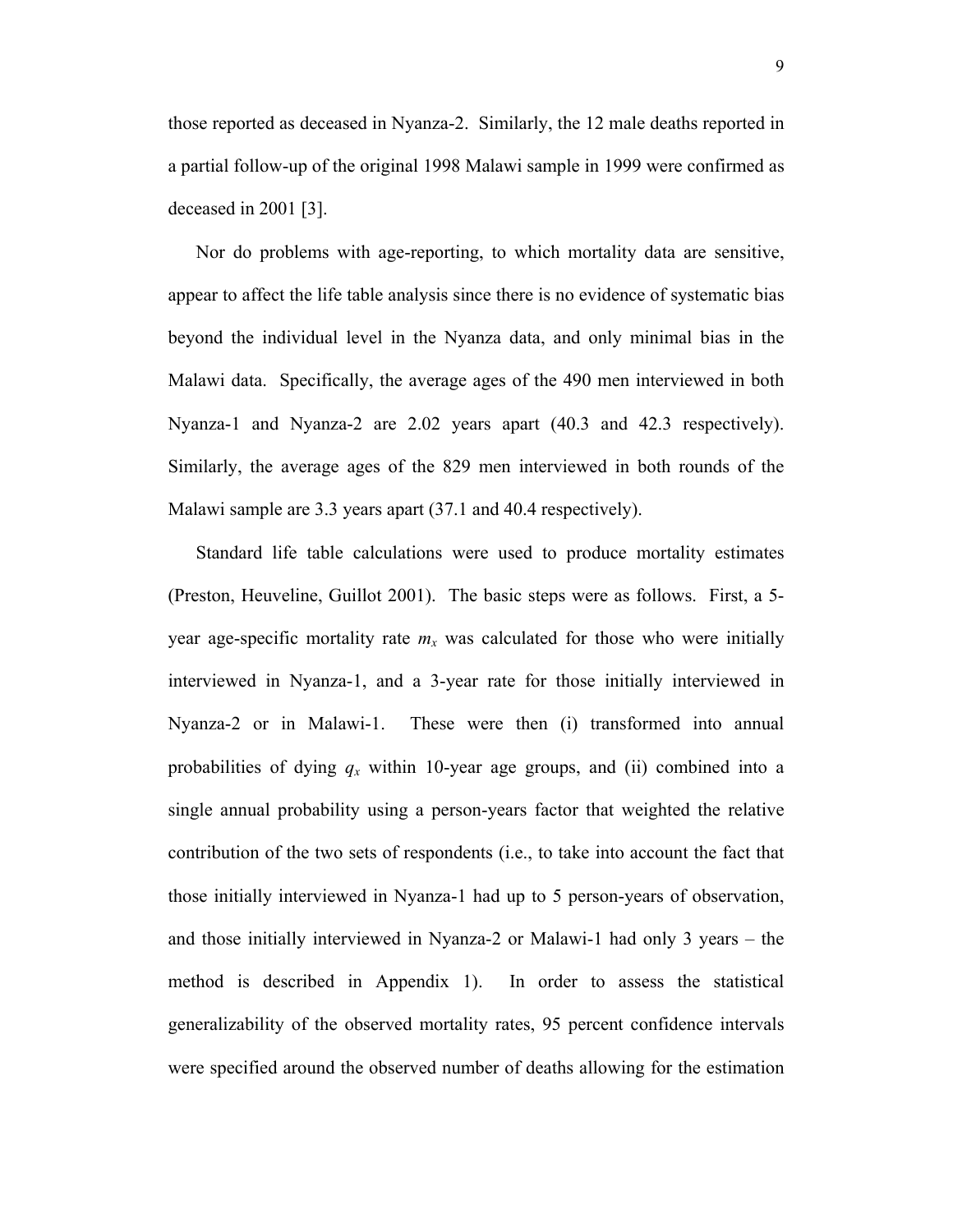of parallel mortality schedule representing a high and low bound, denoted as  $q_x^{hi}$ and  $q_x^{\mu}$  respectively. Similarly, in order to facilitate a comparison over time for this same areas of Kenya and Malawi, parallel calculations were conducted on life table schedules from the 1989 Kenya census South Nyanza life table, and from the 1987 Malawi census, generating  $q_x^{\text{LT}}$ .

#### **Results**

The annual probability of dying in both the Nyanza and Malawi surveys  $(q_x, q_x^{\text{hi}})$ and  $q_x$ <sup>lo</sup>) and the South Nyanza and Malawi life tables  $(q_x$ <sup>LT</sup>) is presented in Table 1. Two main patterns emerge.

#### *Table 1 about here*

 First, there are differences in the absolute level of mortality between Nyanza and Malawi. Both the observed survey and life table mortality are about twice as high in the former as in the latter. In Nyanza, observed mortality signals an annual probability of dying of 31 per thousand between the ages of 20 and 59 (ranging from 28 to 35 in discrete age groups), up from the 1980s district-level census range of 11 per thousand. This is in excess of the age-specific mortality reported in Zimbabwe's 1997 population survey (Feeney 2001). In Malawi, in contrast, the observed annual mortality rate is 16 per thousand in the same 40 year age group (11 to 25 in discrete age groups), up from 6 per thousand in the 1988 census.

#### *Figure 1 about here*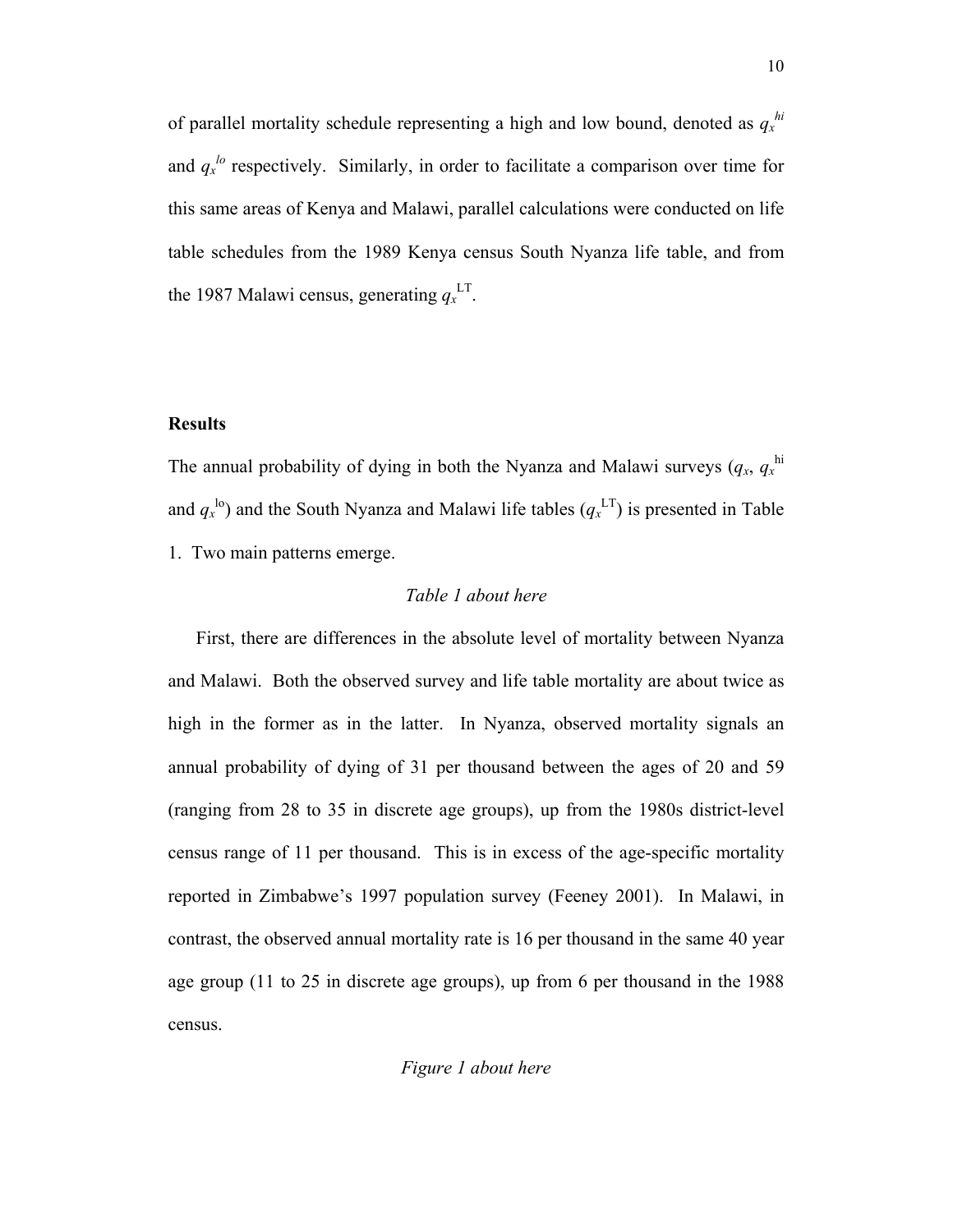Second, there appear to be distinct age patterns, as shown in Figure 1, which graphs the relative probability of death for men in age groups 30-39, 40-49, and 50-59 in comparison to the probability at ages 20-29. In typical mortality schedules, this relative probability rises at an accelerating pace from late childhood, as reflected in the 1989 and 1987 census lines, which represent the life table estimates derived from the Nyanza and Malawi censuses. Observed survey mortality in Malawi appears to roughly follow this same trajectory until the 50-59 age group. Thus, there are two main levels of mortality in the Malawi data. A lower one applies to the 20-39 age group, and a slightly higher one to the 40-59 age group.

 The Nyanza mortality, in contrast, appear to be almost completely horizontal. This radical departure from the normal age pattern of fertility in the Nyanza data is consistent with the high HIV prevalence among the Kisumu teens referenced above, since it implies that the mortality impact of AIDS in Nyanza appears to begin much earlier than in Malawi, where the biggest increase appears to be in the 40-49 age group. It is also consistent with observed patterns in Zimbabwe, which also has very high HIV/AIDS prevalence (Gregson, Anderson, Ndlovu, *et al* 1997; Feeney 2001).

#### *Table 2 about here*

 Related to both these points, the difference between the observed and prior life table mortality is similar across the sites, shown in Table 2. Over the whole 40-year age group, mortality increased by a factor of 2.9 in the Nyanza data, and 3.0 in Malawi. With the exception of the 50-59 age group in the Malawi data, the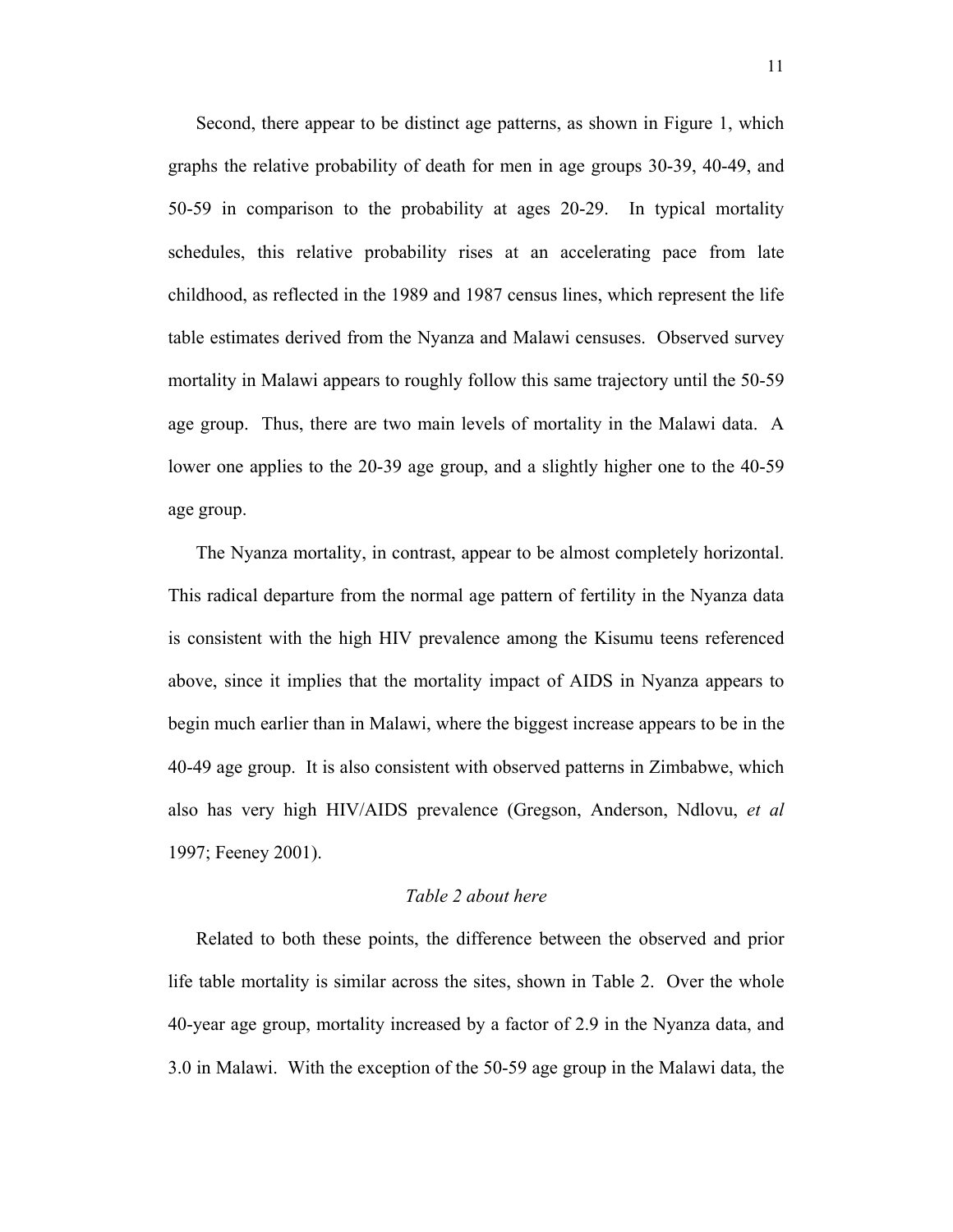low estimate is greater than one in all age groups of both the Nyanza and Malawi data, signaling statistically significant changes. There appear to be differences in age-specific patterns, however. In the high HIV Nyanza setting, the observed probability of death has increased by a factor of 4.4 among adult males aged 20- 29, by a factor of 3.6 at ages 30-39, 3.2 at 40-49, and 1.9 at 50-59. This neat linear change in relative probabilities across age is what produced the flat Nyanza mortality curve discussed above. Malawi changes, in contrast, while on the same order of magnitude, are less stable across age groups: they increase by a factor of 3.6 at ages 20-29, 2.7 at ages 30-39, 4.5 at ages 40-49, and 2.6 at ages 50-59.

#### *Table 3 about here*

Finally, Table 3 presents new measures of life expectancy at age 20 ( $e_{20}$ ) in these populations. It is the product of life tables in which observed age-specific mortality levels reported in Table 1 were substituted for prior life table levels. It shows that  $e_{20}$  has fallen by 13.7 years in South Nyanza and 7.4 years in Malawi. The 95% confidence interval specifies a range of 7.2 to 17.5 years in the former, and 4.7 to 11.9 years in the latter.

#### **Discussion**

Both the Nyanza and Malawi data unambiguously show that adult mortality has increased significantly in both of these populations. The scale of increase exceeds that identified in Zimbabwe and has pushed mortality close to the international benchmark for a "humanitarian crisis"(Keely, Reed, Waldman 2001). The effects on age patterns are more equivocal across the two research areas and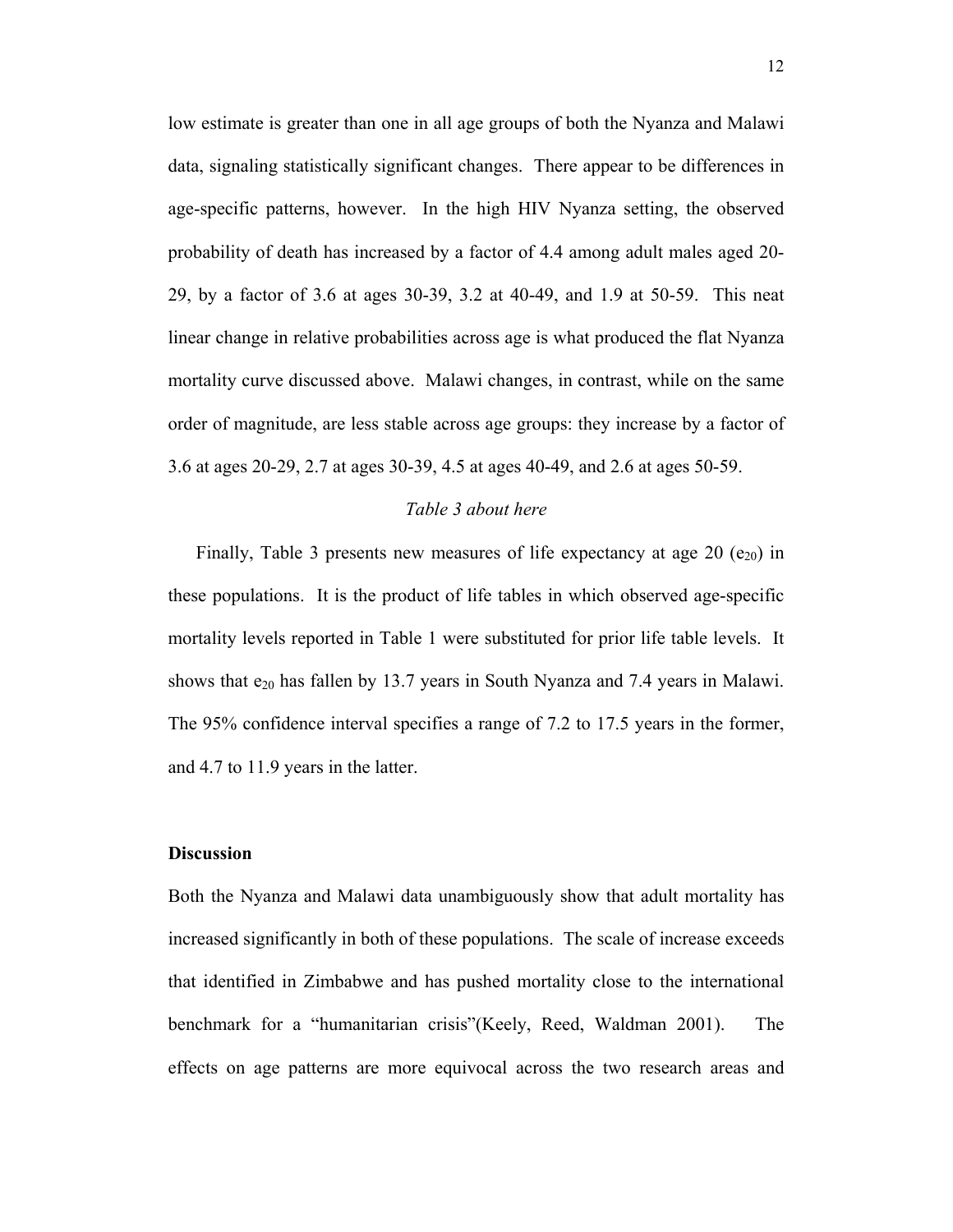appear to be related to the level of HIV/AIDS. In higher prevalence Nyanza, the age pattern parallels the Zimbabwe results, that is, it "radically distorts the normal age pattern of human mortality" (Feeney 2001: p.778). This is also consistent with the high prevalence of HIV/AIDS at young ages in Nyanza noted in the 4 city study. In lower prevalence Malawi, in contrast, there is still an incline in the slope of the Malawian age-specific mortality function, suggesting that the mortality impact of AIDS (among men) has been primarily borne by older males.

 Questions can be raised about the generalizability of these data since the research sites were not chosen randomly, and the sampled population is rural and currently married. It is hard to say how the first of these affects the data since, as noted above, both the Nyanza and Malawi research sites represent the diversity of Nyanza and Malawi communities on what we imagine are important and pertinent dimensions: geographic location, access to roads and other development infrastructure, lakeshore fishing and non-fishing communities, proximity to a market town. Elsewhere, it has been shown that these samples are highly similar to those generated by the Kenya and Malawi Demographic and Health Surveys in the same areas (Watkins 2002, personal communication). More specific to mortality, it has also been shown that there is little heterogeneity in mortality in terms of respondents' socioeconomic and residential characteristics, and this heterogeneity is itself shrinking. In short, possible sample selection biases do not seem to matter if AIDS is affecting all communities equally. (There were no statistically significant differences in observed mortality across the three Malawian research areas).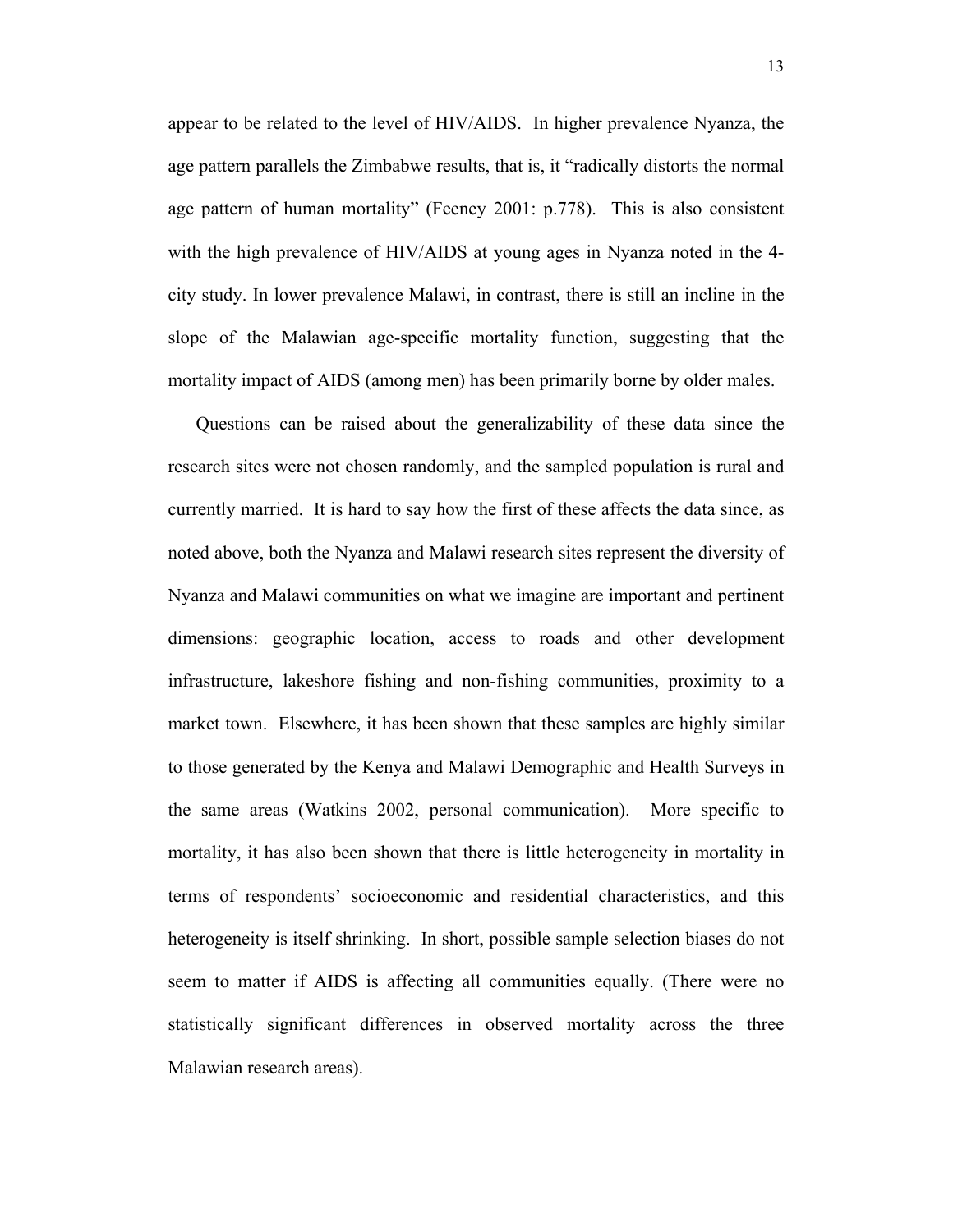Moreover, the individual characteristics of our sampled population lead us to believe that we have more likely underestimated than overestimated the mortality effects of AIDS in these populations. For if anything, a sample of rural currently-married men is, notwithstanding an emerging debate about the protective value of marriage (Bracher, Santow, and Watkins 2002), what would generally be considered a lower risk group on three dimensions. It is: (i) rural, (ii) married, and (iii) not currently part of the migrant labor force. Comparing mortality in a sample of this type, typically associated with lower HIV/AIDS infection rates, with observed rates in prior life tables likely underestimates the impact of AIDS on mortality since those life tables include higher risk urban and unmarried individuals. Moreover, if non-AIDS related mortality has decreased since the 1980s, then the comparison to those census-derived life tables actually underestimates the proportion of mortality due to AIDS.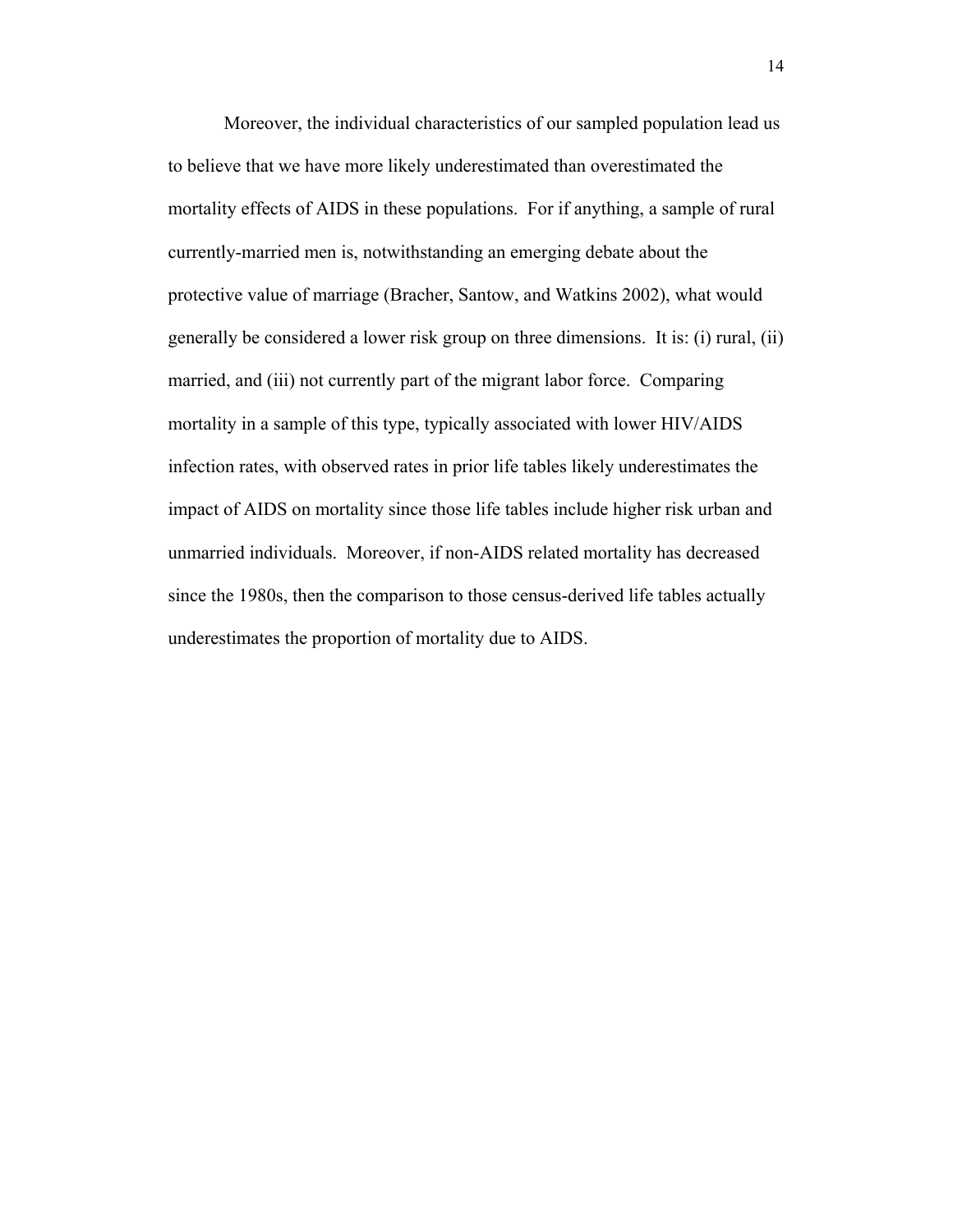Table 1. Annual probability of death, by 10-year age group, for Nyanza and Malawi sample, with upper and lower bound estimates, and equivalent probabilities derived from the 1989 Kenya census South Nyanza District life table, and the 1987 Malawi census.

|           | S. Nyanza                                                       |                   |         |                 | Malawi   |                   |                  |                      |
|-----------|-----------------------------------------------------------------|-------------------|---------|-----------------|----------|-------------------|------------------|----------------------|
| Age       | Combined (Nyanza-1 and Nyanza-2)<br>annual probability of death |                   |         | South<br>Nyanza | Observed | High <sup>1</sup> | Low <sup>1</sup> | Malawi<br>life table |
|           | Observed                                                        | High <sup>1</sup> | $Low^I$ | life table      |          |                   |                  |                      |
| $20 - 29$ | .0305                                                           | .0437             | .0180   | .0069           | .0124    | .0197             | .0052            | .0034                |
| 30-39     | .0272                                                           | .0368             | .0180   | .0076           | .0109    | .0173             | .0045            | .0040                |
| 40-49     | .0333                                                           | .0469             | .0204   | .0105           | .0247    | .0352             | .0144            | .0055                |
| 50-59     | .0352                                                           | .0530             | .0189   | .0181           | .0237    | .0413             | .0066            | .0092                |
| 20-59     | .0314                                                           | .0434             | .0188   | .0108           | .0164    | .0211             | .0118            | .0055                |

<sup>1</sup> "High" and "Low" specify 95% confidence intervals around the observed mortality. Thus, High = (Observed + 1.96 SE); Low = (Observed - 1.96 SE).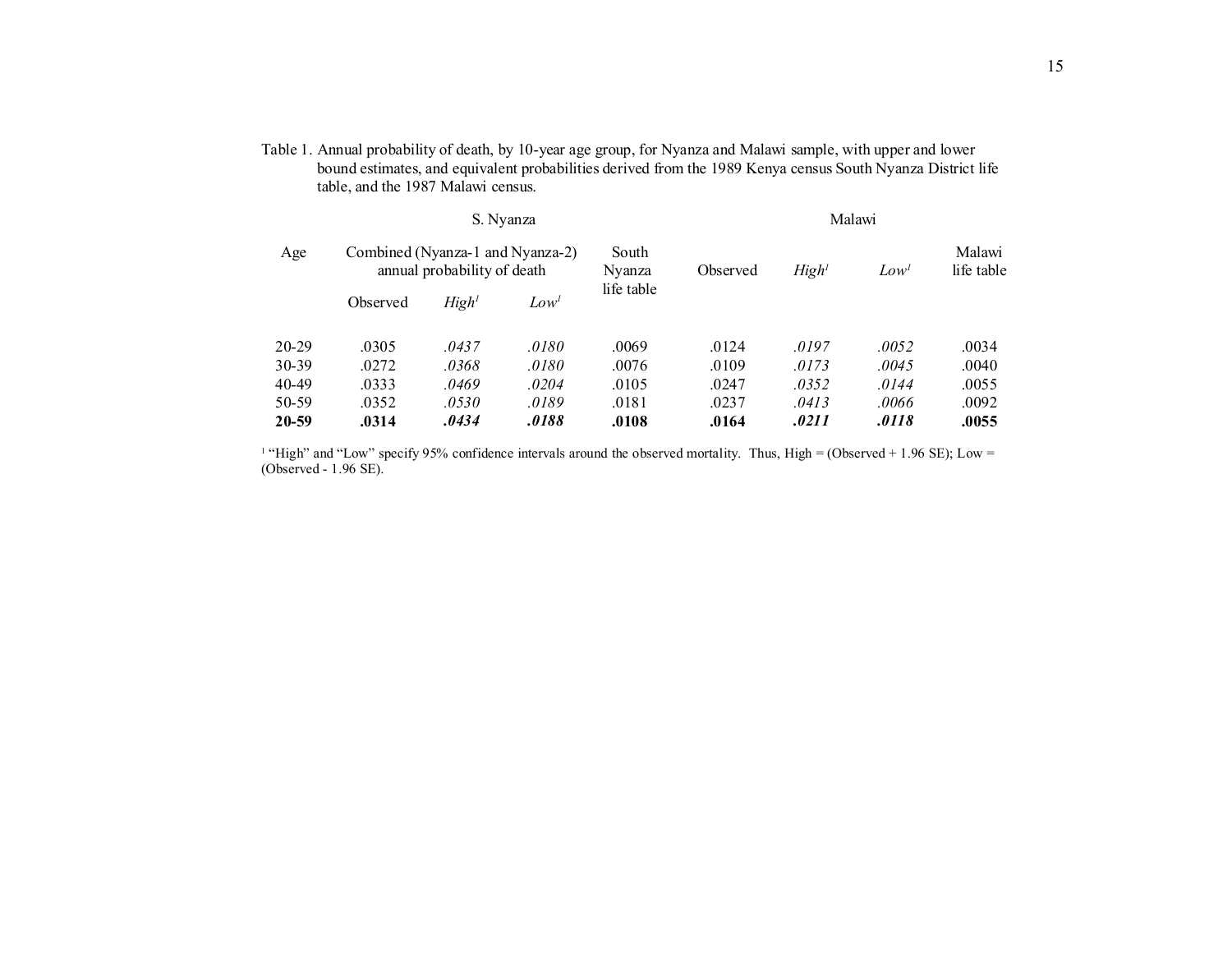|           |                                  | Nyanza                      |                  |          | Malawi            |                  |
|-----------|----------------------------------|-----------------------------|------------------|----------|-------------------|------------------|
| Age       | Combined (Nyanza-1 and Nyanza-2) | annual probability of death |                  | Observed | High <sup>1</sup> | Low <sup>1</sup> |
|           | Observed                         | High <sup>1</sup>           | Low <sup>1</sup> |          |                   |                  |
| $20 - 29$ | 4.42                             | 6.33                        | 2.61             | 3.65     | 5.79              | 1.53             |
| $30 - 39$ | 3.58                             | 4.85                        | 2.37             | 2.73     | 4.33              | 1.13             |
| $40 - 49$ | 3.17                             | 4.46                        | 1.94             | 4.49     | 6.40              | 2.62             |
| 50-59     | 1.95                             | 2.93                        | 1.04             | 2.58     | 4.49              | 0.72             |
| 20-59     | 2.90                             | 4.02                        | 1.74             | 2.98     | 3.83              | 2.15             |

Table 2. Ratio of observed to life table annual probability of death, by 10-year age group, for Nyanza and Malawi sample, with upper and lower bound estimates.

<sup>1</sup> "High" and "Low" specify 95% confidence intervals around the observed mortality. Thus, High = (Observed  $+ 1.96$  SE); Low = (Observed - 1.96 SE).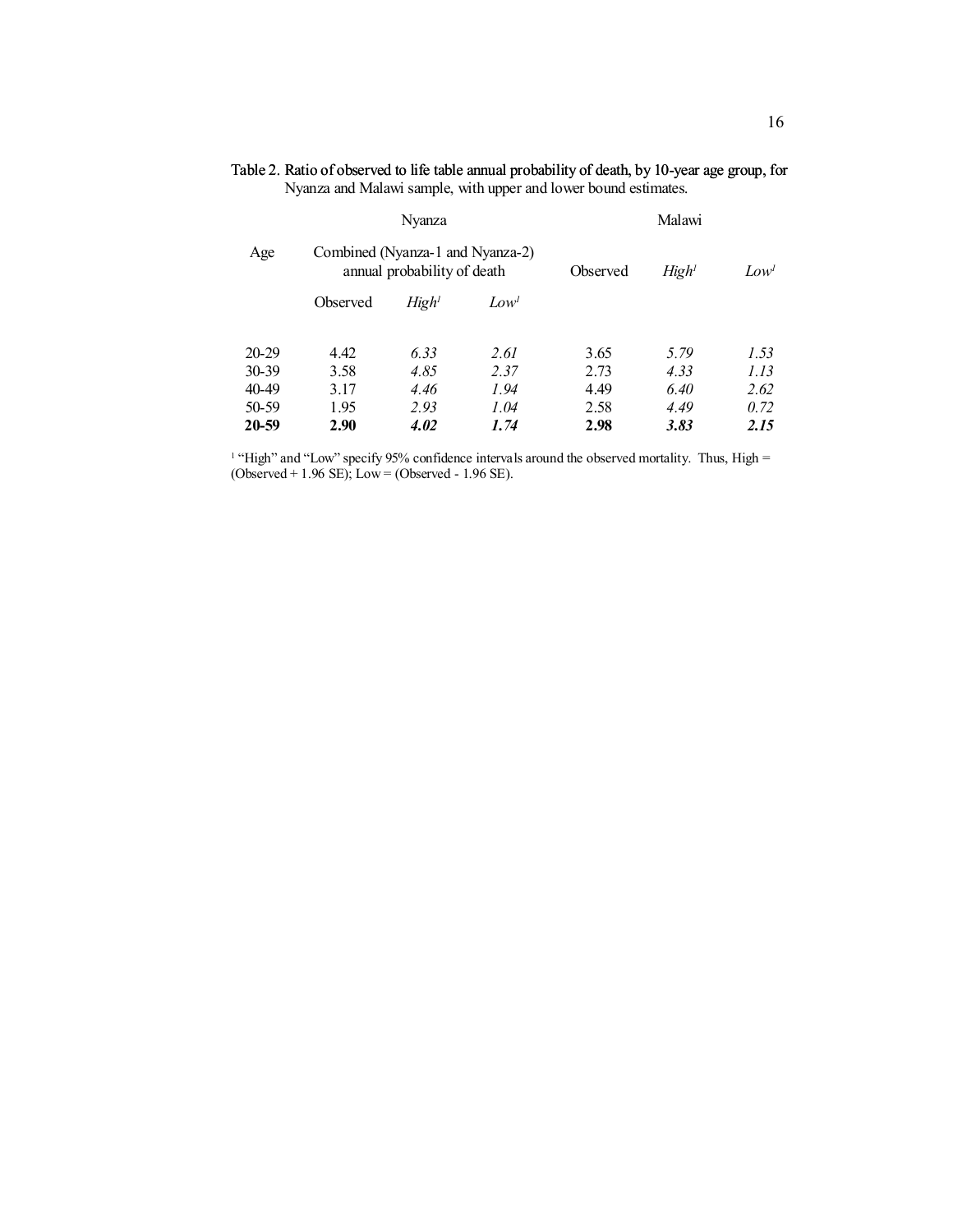| Table 3. Prior and observed life expectancy at age 20 $(e_{20})$ in South Nyanza |
|----------------------------------------------------------------------------------|
| and Malawi life tables.                                                          |

| Data Source               |             | S. Nyanza     | Malawi<br>42.5 |  |
|---------------------------|-------------|---------------|----------------|--|
| 1. Prior Life Table Level |             | 439           |                |  |
| 2. Observed:              | Actual      | 302           | 351            |  |
|                           | $95\%$ C.I. | $26.4 - 36.7$ | $30.6 - 37.8$  |  |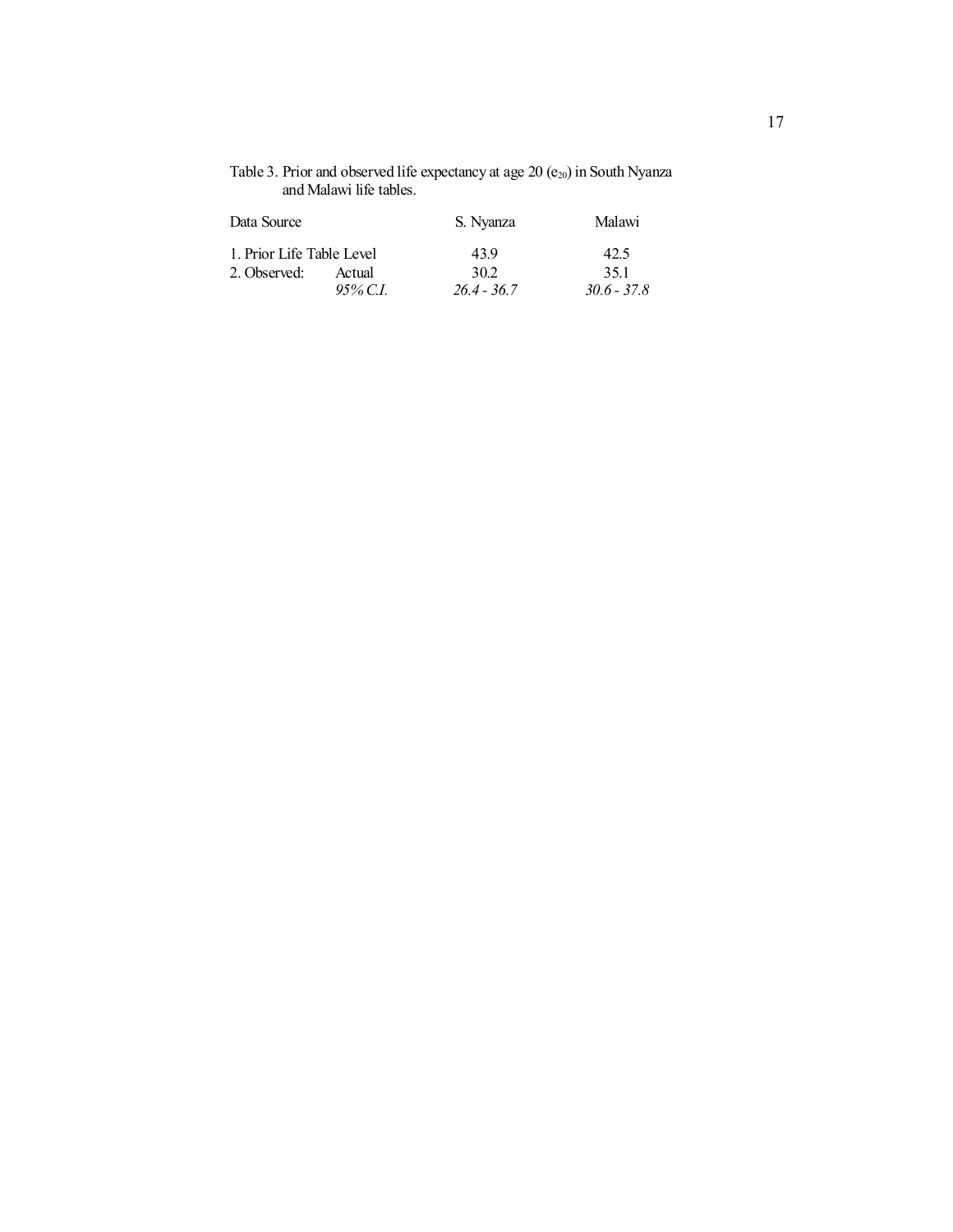#### **Appendix 1. Correcting for differential entry points into the Kenya sample**

We combined the two Nyanza-specific annual probabilities of dying – the first specific to deaths between Nyanza-1 and Nyanza-3, and the second between Nyanza-2 and Nyanza-3 – into a single age-specific mortality estimate for annual probability of dying in the 1995-2000 period by using a person-years factor  $f_x^t$  that expressed the relative contribution of the Nyanza-1 or Nyanza-2 sample to the overall number of person-years in that age group. The factor for the relative contribution of the K1 interviewees aged *x*, for example, is

$$
f_x^{t_1} = \frac{\sum PY_x^{t_1}}{\sum (PY_x^{t_1} + PY_x^{t_2})}
$$

where  $PY_x$  refers to the sum of all person-years lived in the intersurvey period by someone aged  $x$ , and superscript  $t_1$  and  $t_2$  refer to the time of initial interview, Nyanza-1 or Nyanza-2. For those people initially interviewed in K1, for example,  $PY_x$  refers to all person years lived in the 5 year period. For those initially interviewed in K2, it refers to all person-years lived in the 3 year period. Thus, the overall probability of death in the Nyanza data (as presented in Table 1) is:

$$
q_x = (q_x^{Nl} f_x^{t_1}) + (q_x^{N2} f_x^{t_2})
$$

where superscripts N1 and N2 refer to Nyanza-1 and Nyanza-2 respectively, and all other terms are as defined above.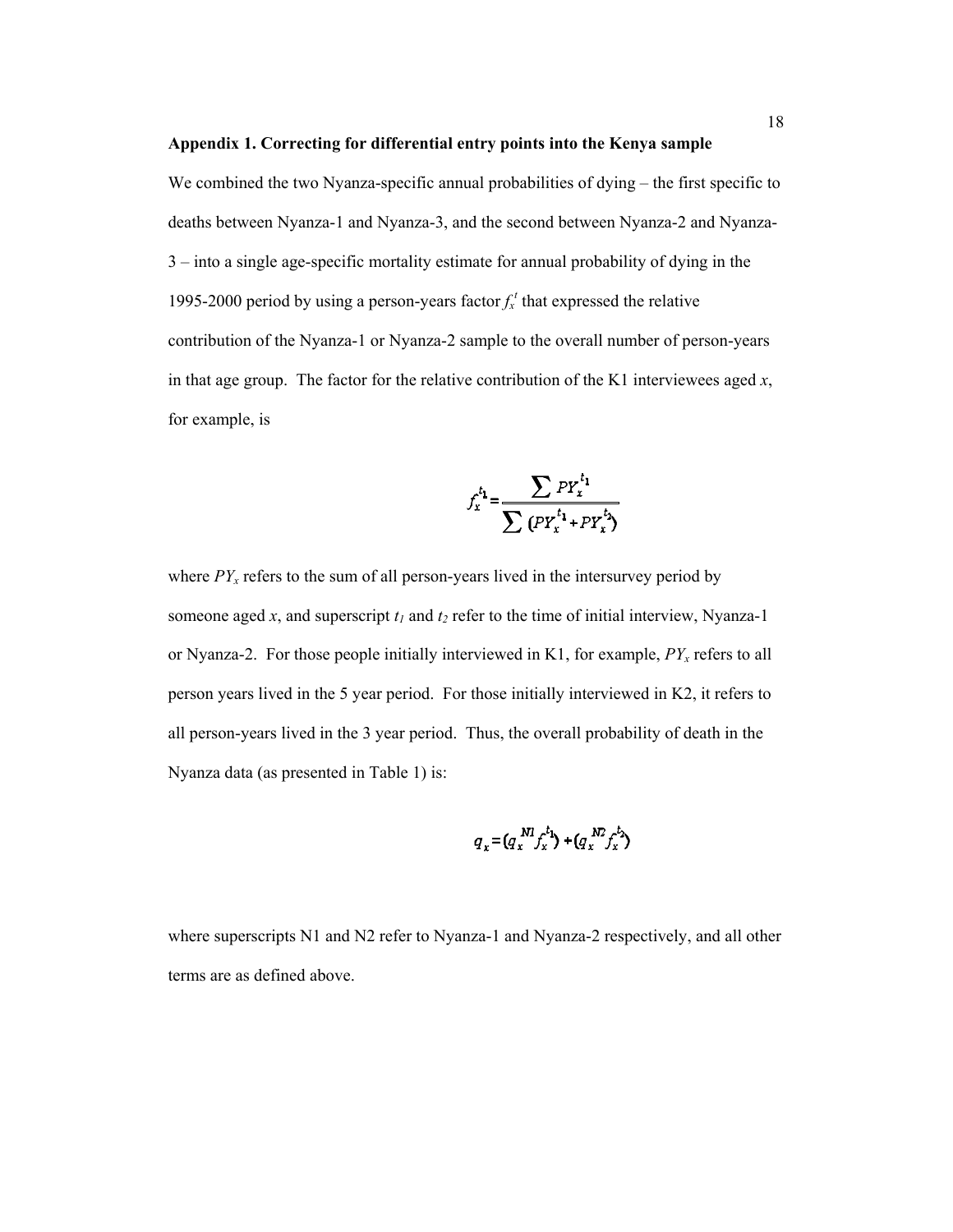

**Figure 1. Relative probability of death for men at age x+n in comparison to** *x*, where  $x=$ *10* $q_{20}$ **.**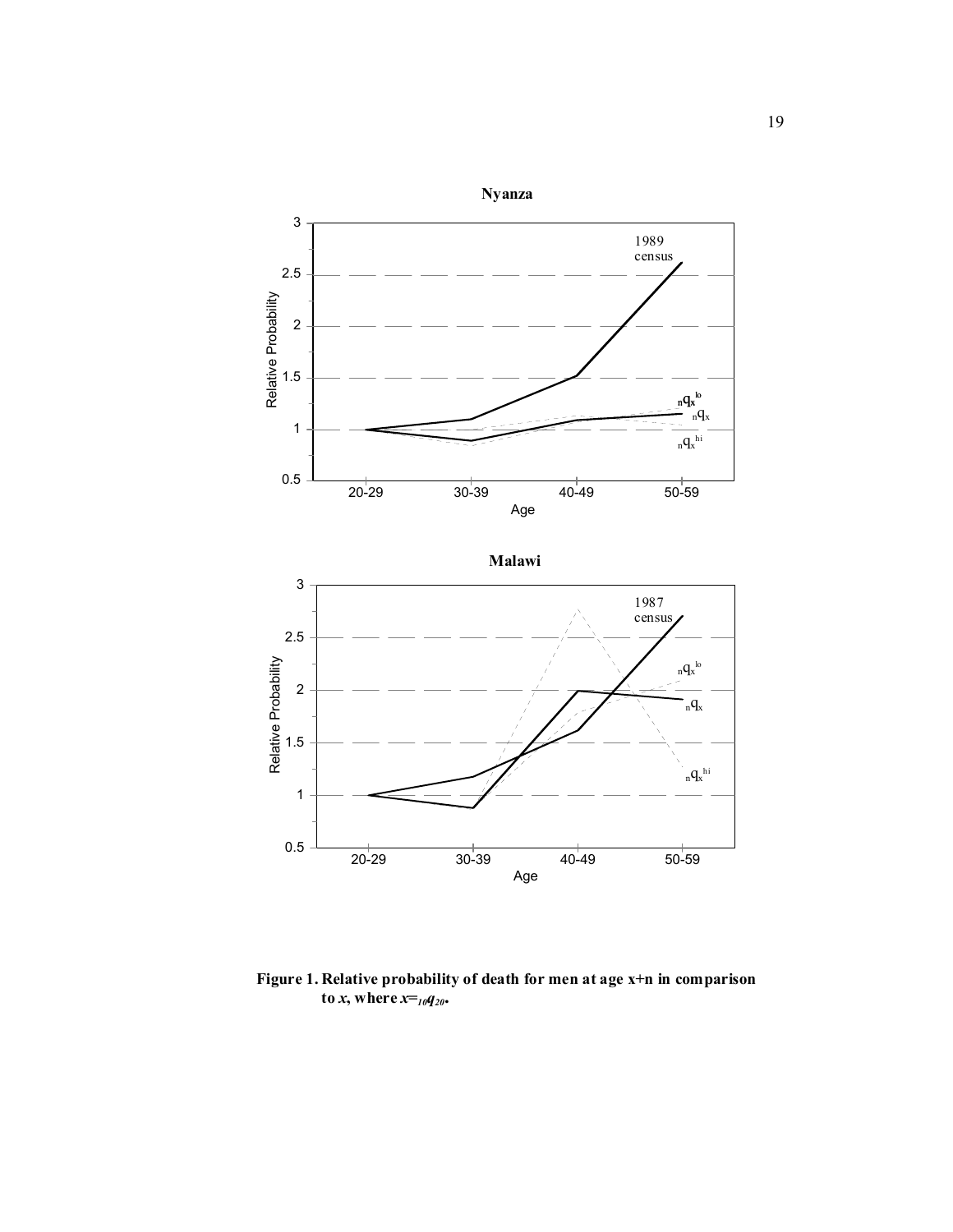#### **Notes**

[1] District- and province-level estimates of life expectancy at birth presented by Brass and Jolly (p.44) based on Kenya's 1979 census inexplicably exclude estimates for Nyanza Province (Brass and Jolly 1993).

[2] The Kenya and Malawi data (and associated documentation) are from the Kenya and Malawi Diffusion and Ideation Change Projects, led by Susan Watkins, Eliya Zulu, Jere Behrman, Hans-Peter Kohler and Alexander Weinreb*.* These data are publicly available at [www.pop.upenn.edu/networks/data.](http://www.pop.upenn.edu/networks/data.) Also note that since 1995, South Nyanza district has been subdivided into Suba, Karachuonyo, and Homa-Bay District.

[3] This single "resurrection" may also have been a function of a change in fieldwork methodology. During Nyanza-2, respondents frequently complained that they were not getting anything in return for their information, and interviewers reported signs of covert non-response, such as respondents being repeatedly "too busy" to be interviewed. In Nyanza-3, a small gifting strategy was introduced in order to alleviate these misgivings and, therefore, minimize sample selectivity problems. Signs of covert non-response were reduced accordingly. But this also raises the possibility that this resurrection may have been an attempt by a male relative of an actually deceased respondent to directly benefit from our gifting strategy.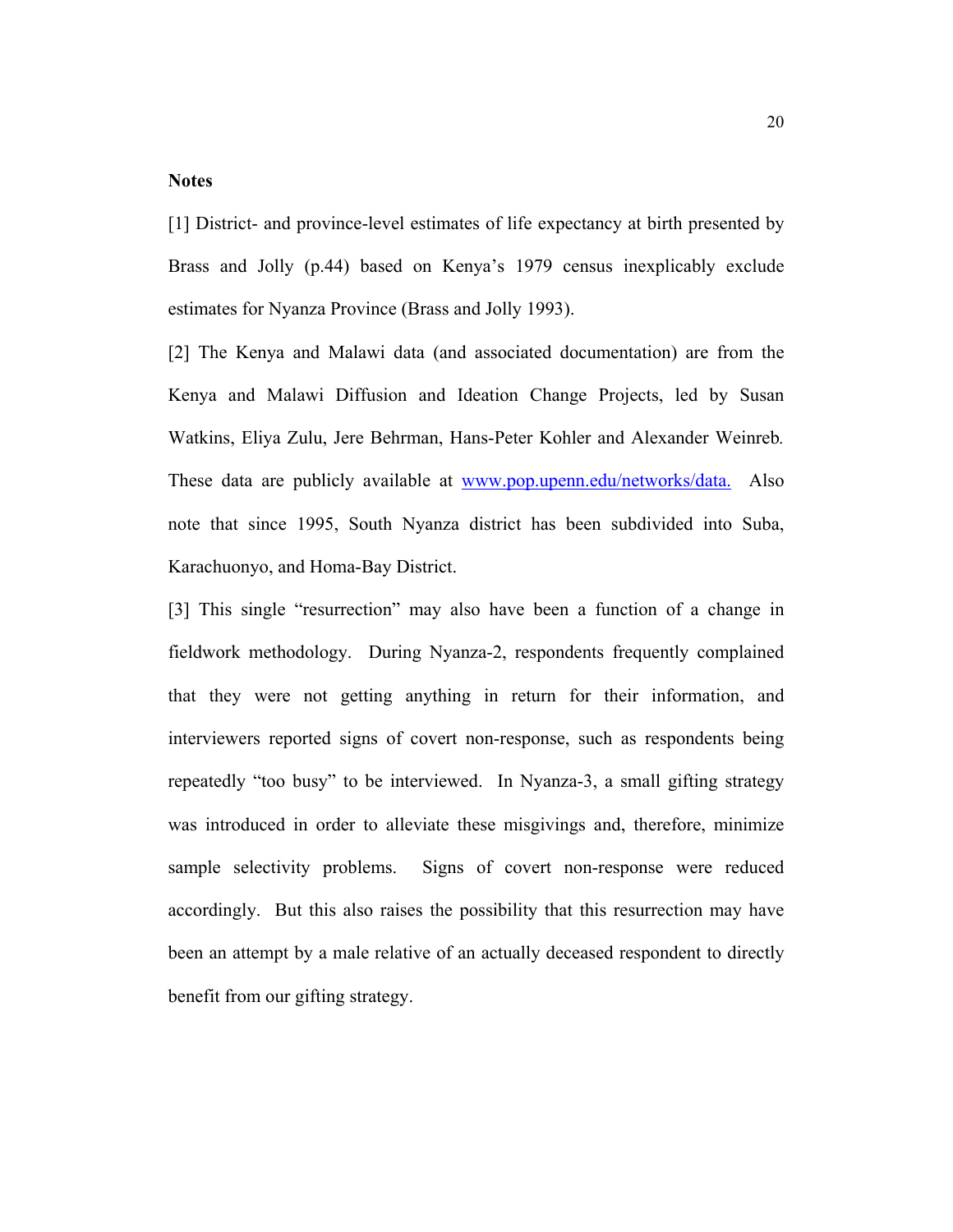#### **References**

Bracher, M., Santow, G., and Watkins, S.C. 2002. "Moving and Marrying: HIV Infection Among Newlyweds in Malawi." Paper presented for: The Annual Meeting of the Population Association of America. Atlanta, Georgia, USA. 8-11 May.

Brass, W. and Jolly, C.L. 1993. *Population Dynamics of Kenya*. Washington: National Academy Press.

Buvé, A., Caraël, M., Hayes, R.J. *et al.* 2001. "Multicentre Study on Factors Determining Differences in Rate of Spread of HIV in sub-Saharan Africa: Methods and Prevalence of HIV Infection." *AIDS* 15, (Suppl 4): S5-S14.

Buvé, A., Weiss, A., Laga, M., *et al.* 2001. "The Epidemiology of Trichomoniasis in Women in Four African Cities." *AIDS* 15, (Suppl 4): S89-S96.

Doctor, H.V. 2001. "Changes in Life Expectancy at Birth in Malawi, 1966 to 1998." Philadelphia: University of Pennsylvania, Population Research Center.

Ewbank, D., Henin, R., Kekovole, J. 1986. "An Integration of Demographic and Epidemiological Research on Mortality in Kenya." Pp. 33-85 in *Determinants of*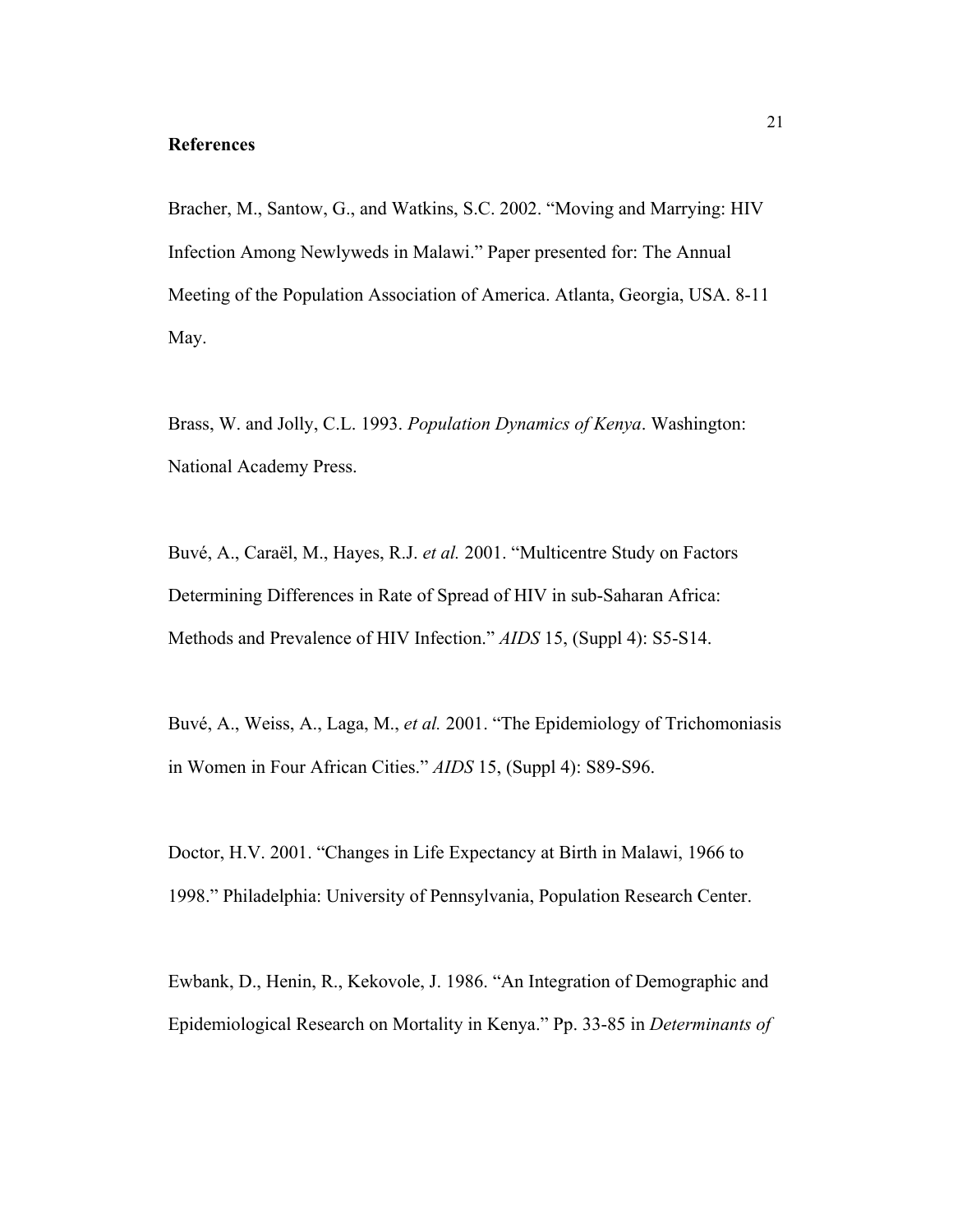*Case Study Project*. New York: United Nations.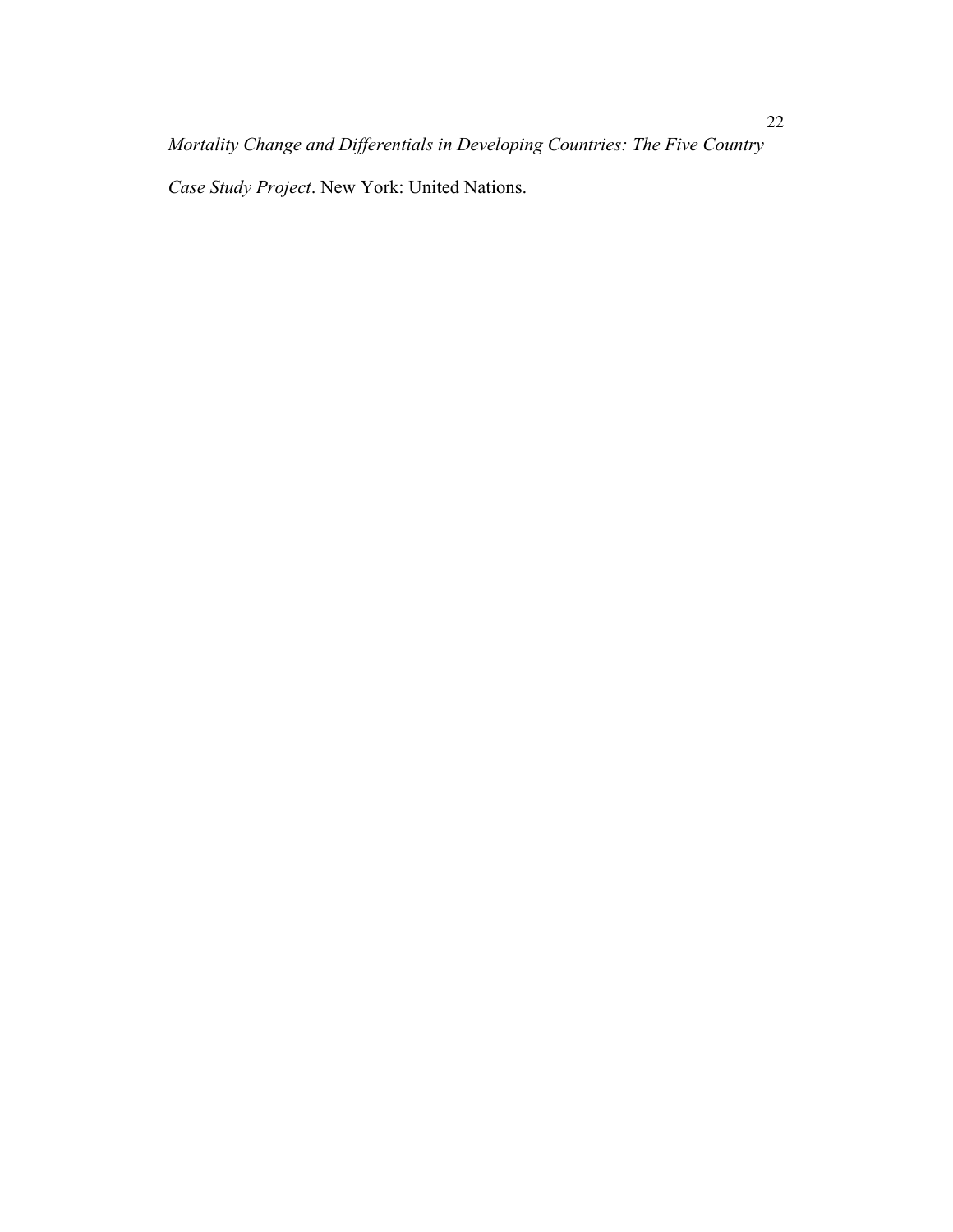Feeney, G. 2001. "The Impact of HIV/AIDS on Adult Mortality in Zimbabwe." *Population and Development Review* 27: 771-780.

Gregson, S., Anderson, R.M., Ndlovu, J., Zhuwau, T., Chandiwana, S.K. 1997. "Recent Upturn in Mortality in Rural Zimbabwe: Evidence for an Early Demographic Impact of HIV-1 Infection?" *AIDS* 11: 1269-1280.

Keely, C.B., Reed, H.E., Waldman, R.J. 2001. "Understanding Mortality Patterns in Complex Humanitarian Emergencies." Pp. 1-37 in *Forced Migration and Mortality* edited by Reed, H.E. and Keely, C.B. Washington DC: National Academy Press.

Kenya Central Bureau of Statistics. 1996. *Kenya Population Census 1989: Analytic Report, Volume V: Mortality.* Nairobi: Ministry of Planning and National Development.

Luke, N. 2002. "Widows and 'Professional Inheritors': Understanding AIDS Risk Perceptions in Kenya." Paper presented for: The Annual Meeting of the Population Association of America. Atlanta, Georgia, USA. 8-11 May.

Macro International. 2002. *Final Report: Malawi Demographic and Health Survey, 2000*. Maryland: Macro International.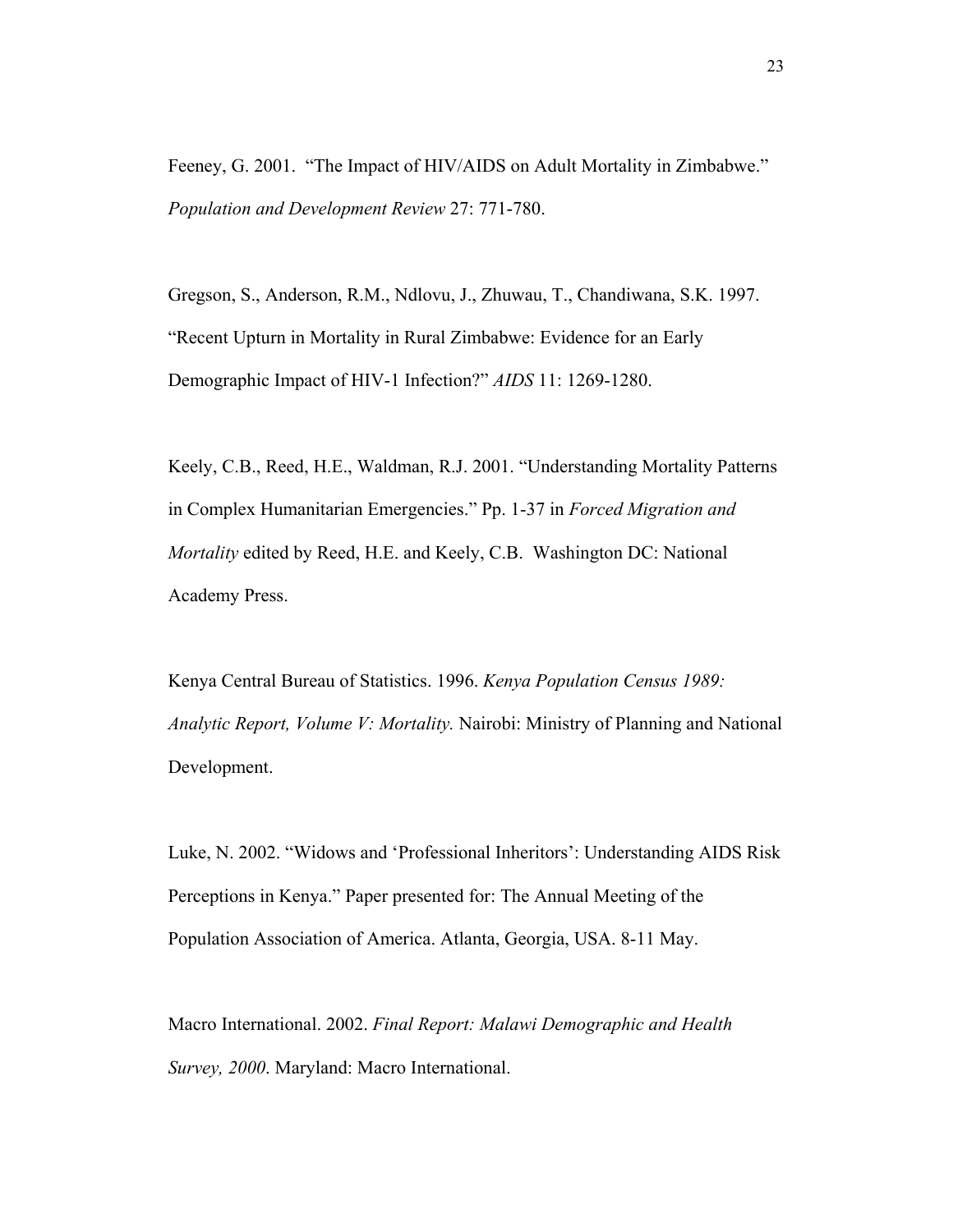National Statistical Office [Malawi] and ORC Macro. 2001. *Malawi Demographic and Health Survey 2000.* Zomba, Malawi and Calverton, Maryland, USA: National Statistical Office and ORC Macro.

Preston, S.H., Heuveline, P., Guillot, P. 2001. *Measuring and Modeling Population Processes* Oxford: Blackwell.

Todd, J., Balira, R., Grosskurth, H., Mayaud, P., Mosha, F., ka-Gina, G., *et al.* 1997. "HIV-Associated Adult Mortality in A Rural Tanzanian Population." *AIDS* 11: 801-807.

Tollman, S., Kathleen, K., Michel, G., John, S., Gear, S. 1999. "Reversal in Mortality Trends: Evidence from the Agincourt Field Site, South Africa, 1992 to 1995." *AIDS* 13: 1091-1097.

United Nations Program on HIV/AIDS (UNAIDS). 2000. *Malawi Epidemiological Fact Sheet on HIV/AIDS and Sexually Transmitted Infections.* Geneva: UNAIDS.

Urassa, M., Boerma, J.T., Isingo, R., Ngalula, J., Ng'weshemi, J., Mwaluko, G., *et al.* 2001. "The Impact of HIV/AIDS on Mortality and Household Mobility in Rural Tanzania." *AIDS* 15: 2017-2023.